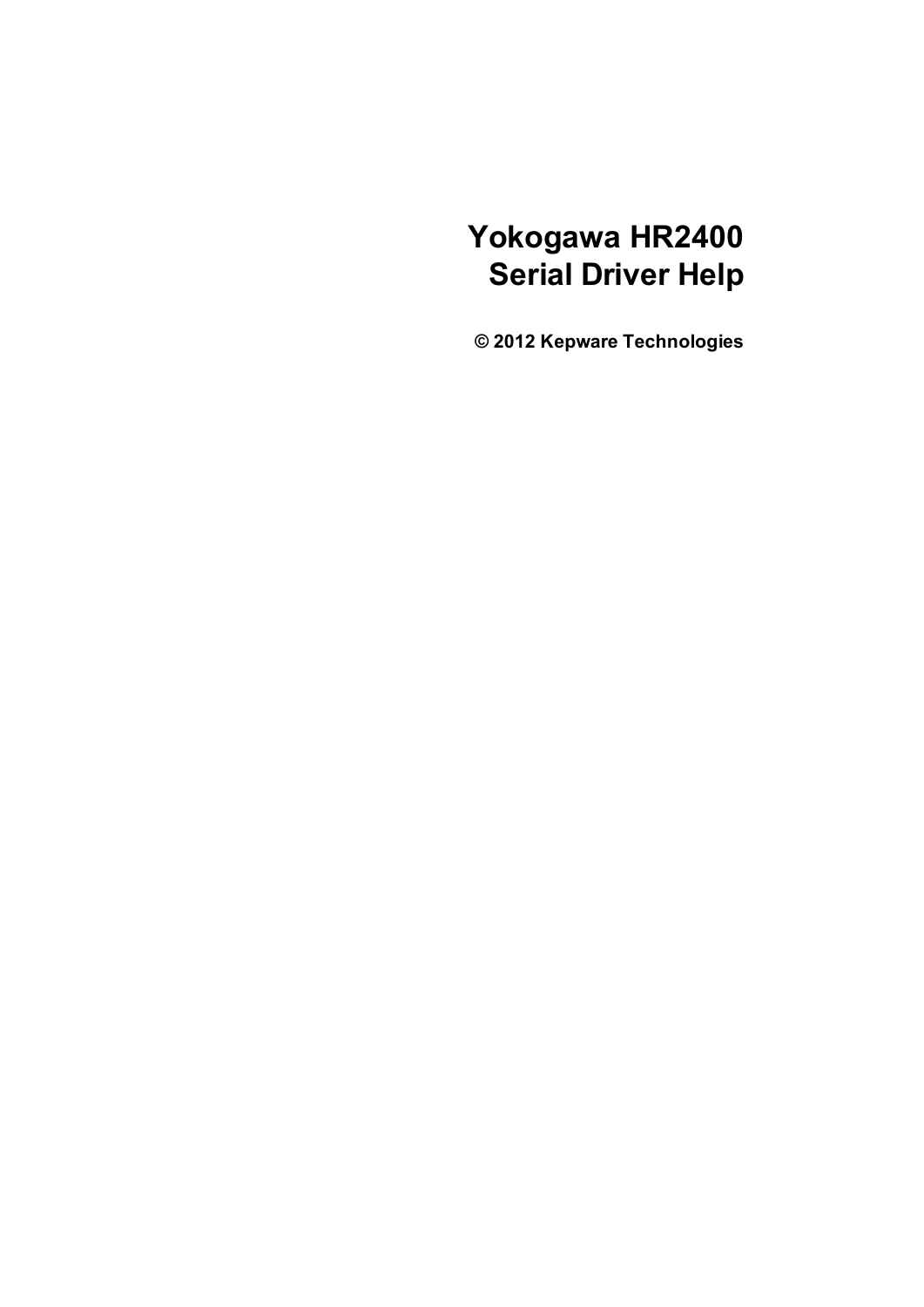# <span id="page-1-0"></span>**Table of Contents**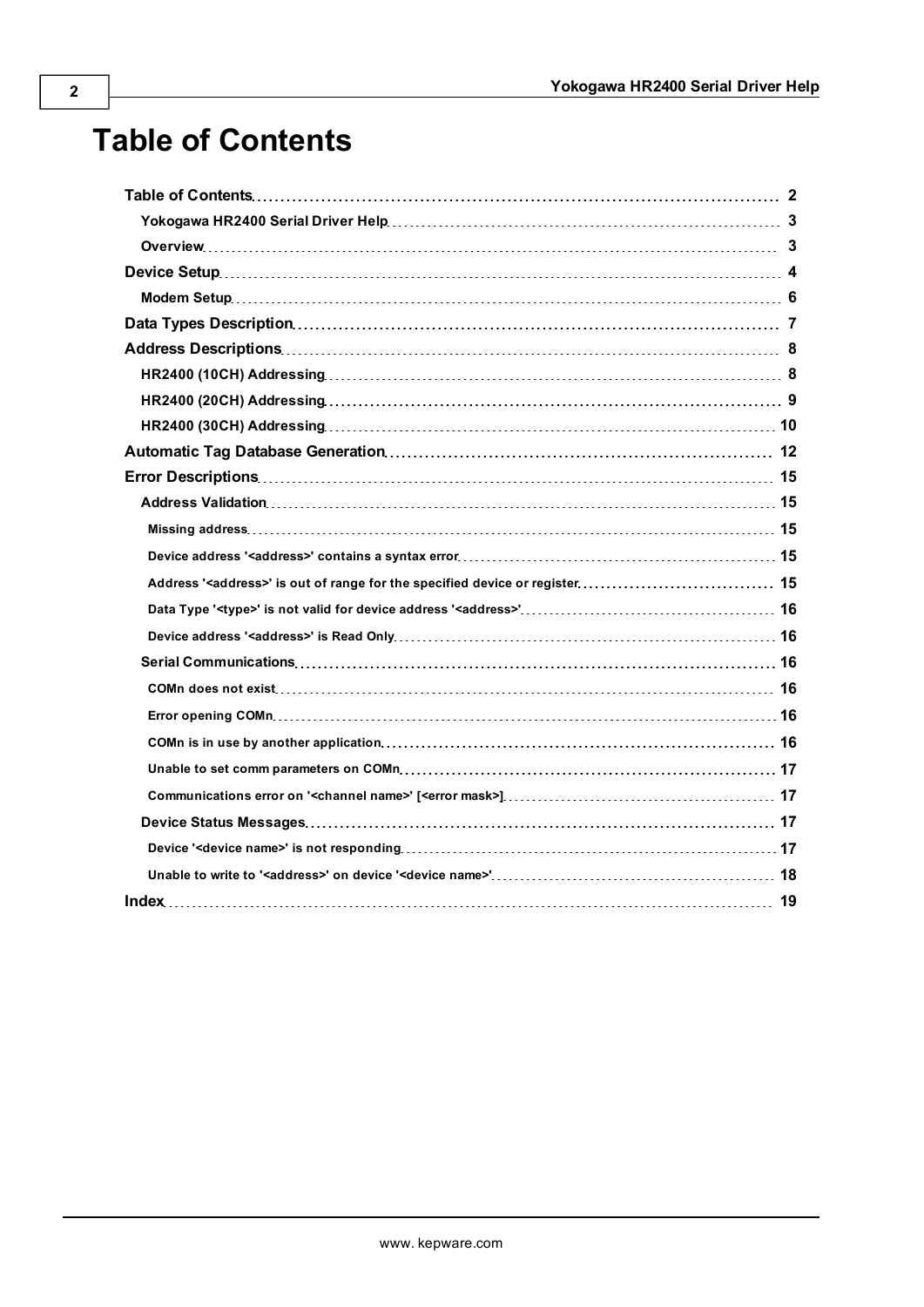# <span id="page-2-0"></span>**Yokogawa HR2400 Serial Driver Help**

Help version 1.015

# **CONTENTS**

## **[Overview](#page-2-1)**

What is the Yokogawa HR2400 Serial Driver?

#### **[Device](#page-3-0) [Setup](#page-3-0)**

How do I configure a device for use with this driver?

# **[Data](#page-6-0) [Types](#page-6-0) [Description](#page-6-0)**

What data types does this driver support?

#### **[Address](#page-7-0) [Descriptions](#page-7-0)**

How do I address a data location on a Yokogawa HR2400 Serial device?

## **[Automatic](#page-11-0) [Tag](#page-11-0) [Database](#page-11-0) [Generation](#page-11-0)**

How can I easily configure tags for the Yokogawa HR2400 Serial driver?

# **[Error](#page-14-0) [Descriptions](#page-14-0)**

<span id="page-2-1"></span>What error messages does the Yokogawa HR2400 Serial driver produce?

# **Overview**

The Yokogawa HR2400 Serial Driver provides an easy and reliable way to connect Yokogawa HR2400 Serial devices to OPC Client applications, including HMI, SCADA, Historian, MES, ERP and countless custom applications. It is intended for use with Yokogawa Data Acquisition and Data Recorder devices that support RS232 or RS422 communications.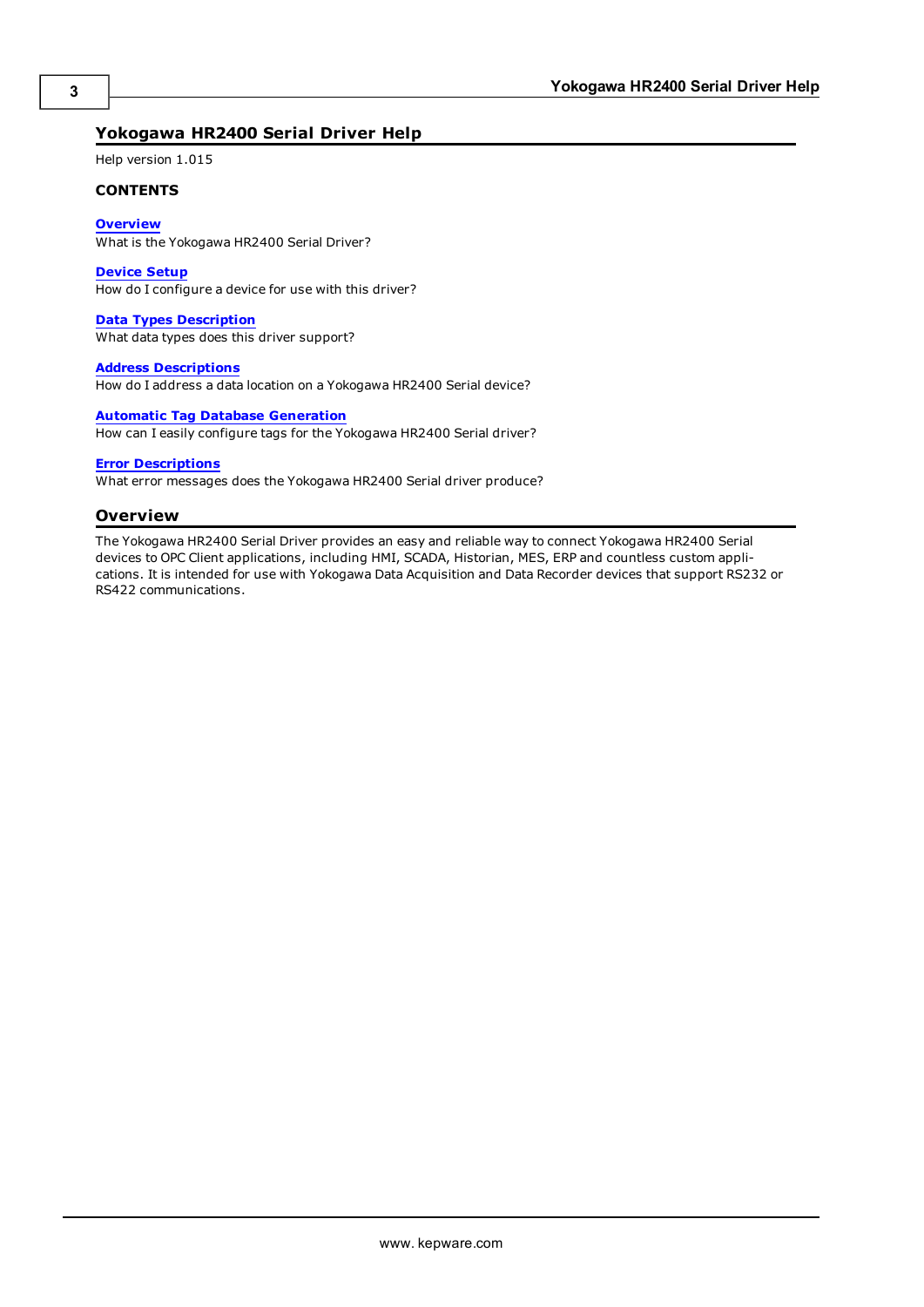# <span id="page-3-0"></span>**Device Setup**

# **Supported Yokogawa Devices**

HR2400 (10CH) HR2400 (20CH) HR2400 (30CH)

# **Supported Communication Parameters**

Baud Rate: 300, 600, 1200, 2400, 9600 Parity: None, Even or Odd Data Bits: 8 Stop Bits: 1 or 2 Flow Control: None, RTS or DTR. Software handshaking is not available.

**Note:** This driver makes use of binary data formatting when reading information from Yokogawa devices. This requires that a data bit setting of 8 be used.

## **RS-232 and RS-422/485 Operation**

Yokogawa HR2400 Serial devices can support RS-232 or RS-422/485 operation. The mode used depends on the OPC server project's configuration.

<span id="page-3-1"></span>If intending to connect to a HR2400 Serial device using RS-232, select a Device ID of zero (0). This tells the driver to use the RS-232 mode for communications. If intending to use either RS-422 or RS-485 communications, select a Device ID for each station that is between 1 and 16 for RS-422 and 1 and 31 for RS-485. When using RS-232, only configure one device on the channel.

## **Request Timeout**

This parameter specifies the amount of time that the driver will wait for a response from the device before giving up and going on to the next request. Long timeouts will only affect performance if a device is not responding. The default setting is 1000 milliseconds. The valid range is 100 to 30000 milliseconds.

#### **Retry Attempts**

This parameter specifies the number of times that the driver will retry a message before giving up and going on to the next message. The default setting is 3 retries. The valid range is 1 to 10.

**Note:** For more information, refer to the OPC server's help documentation.

## **Device Configuration Parameters**

#### **Special Data Handling**

This setting allows the driver to be configured to return specific data values for numerical out of range and error conditions returned from the device. Special Data Handling options are **None**, **+INF** and **-INF**. If set to None, special data values will be returned with the actual data value received from the device. For example, the data value of a measuring channel Over Range would be returned as 32,767 and the data value of a math channel Over Range would be returned as 2,147,450,879. If set to +INF, special data values will be returned as a numerical representation of positive infinity (#INF), with the exception of an Under Range condition that is always returned as negative infinity. When Special Data Handling is set to -INF, special data values will be returned as a numerical representation of negative infinity (-#INF), with the exception of an Over Range condition that is always returned as positive infinity.

#### **Start math when start**

When checked, this option will inform the driver to send a command to the device at communication startup that will start the math computation.

#### **Date & Time**

This parameter specifies the origin of the data value of the Date and Time data types which represent the date and time of the latest data. Date & Time options are **Device Time** and **System Time**. If Device Time is selected, the Date and Time tags will return the date and time read from the device. This date and time represents the date and time that the latest data was measured or computed based on the internal device clock. If System Time is selected, the Date and Time tags will return the date and time that the requested data was returned from the device based on the PC system clock.

#### **Date Format**

This parameter specifies the format of the return string for the Date data type. Date formats can be specified as **MM/DD/YY** (month/day/year), **YY/MM/DD** (year/month/day) or **DD/MM/YY** (day/month/year).

#### **Set clock when start**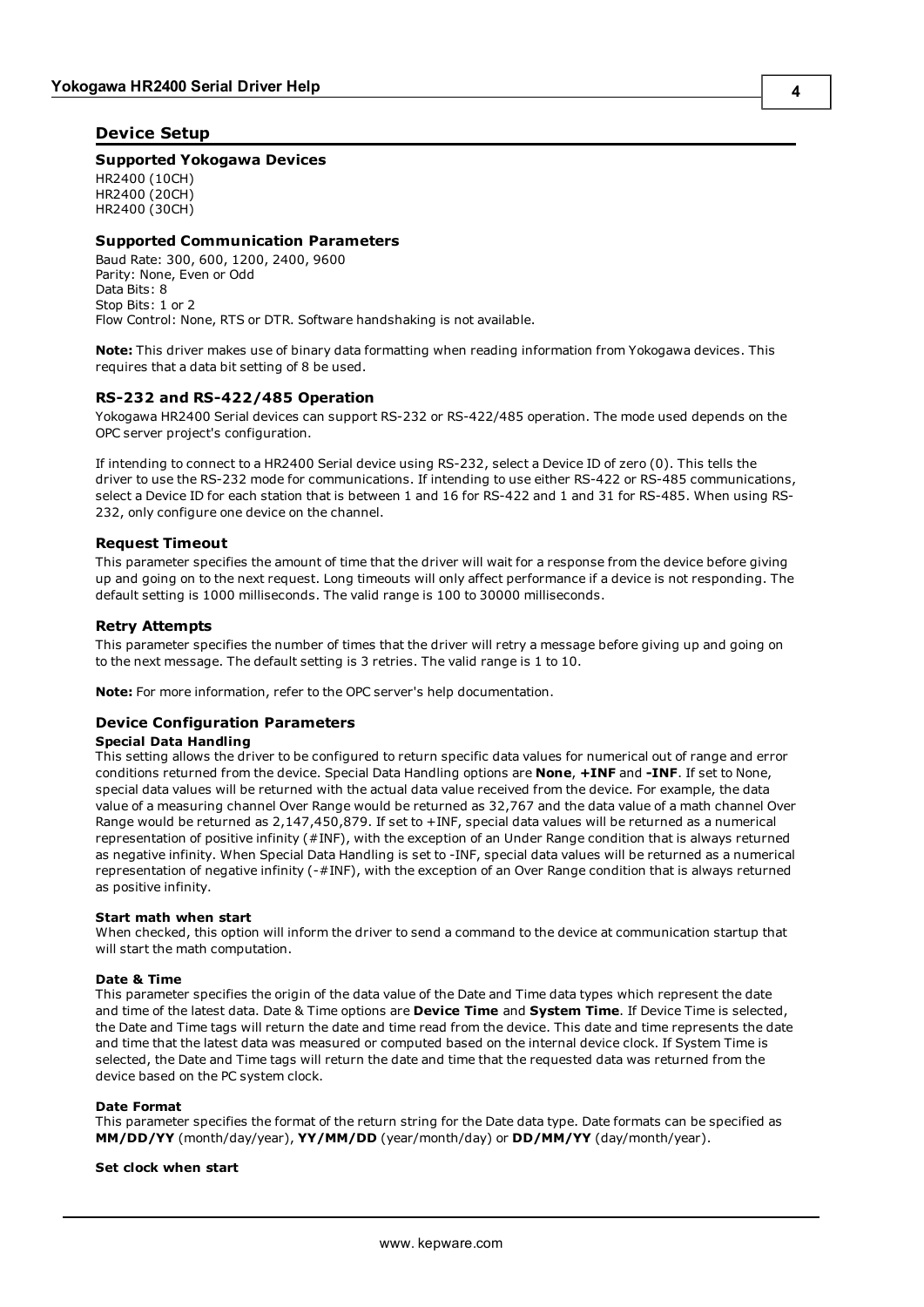When checked, this option instructs the driver to send a command to the device at communication startup that will set the device clock to the date and time settings of the system clock.

# **Cable Diagrams RS-232 Connections**



| Pin No. Signal Name    | <b>Signal Meaning</b>                                                      |
|------------------------|----------------------------------------------------------------------------|
| 2 RD (Received Data)   | Received data from the PC. Input signal.                                   |
| 3 SD (Send Data)       | Send data to the PC. Output signal.                                        |
| 5 SG (Signal Ground)   | Signal ground.                                                             |
| 7 RS (Request to Send) | Handshaking signal used when receiving data from the PC.<br>Output signal. |
| 8 CS (Clear to Send)   | Handshaking signal used when sending data to the PC.<br>Input signal.      |

**Note:** Pins 1, 4, 6 and 9 are not used.

# **RS-422 Connections**



| <b>Pin No. Signal Name</b> | <b>Signal Meaning</b>      |
|----------------------------|----------------------------|
| FG (Frame Ground)          | Case ground of the HR2400. |
| SG (Signal Ground)         | Signal ground.             |
| SDB (Send Data B)          | Send data $B(+)$ .         |
| SDA (Send Data A)          | Send data $A(-)$ .         |
| RDB (Received Data B)      | Received data $B (+)$ .    |
| RDA (Received Data A)      | Received data $A(-)$ .     |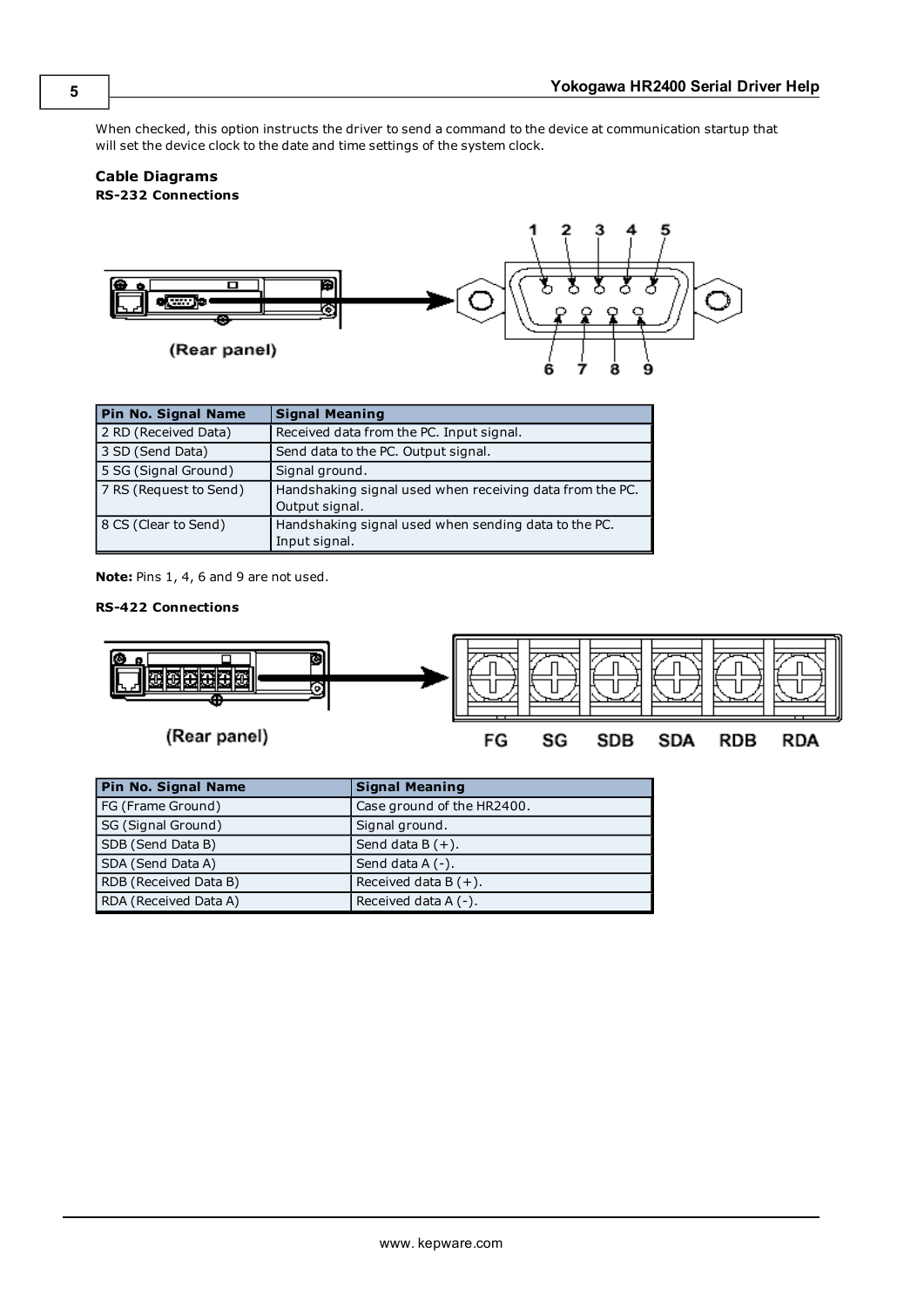

No terminators are inserted between #1 through #n-1 (internal OFF).

<span id="page-5-0"></span>**Note:** RS-232 and RS-422 configuration is done from the Yokogawa HR2400 recorder's setup menu.

# **Modem Setup**

This driver supports modem functionality. For more information, please refer to the topic "Modem Support" in the OPC server's help documentation.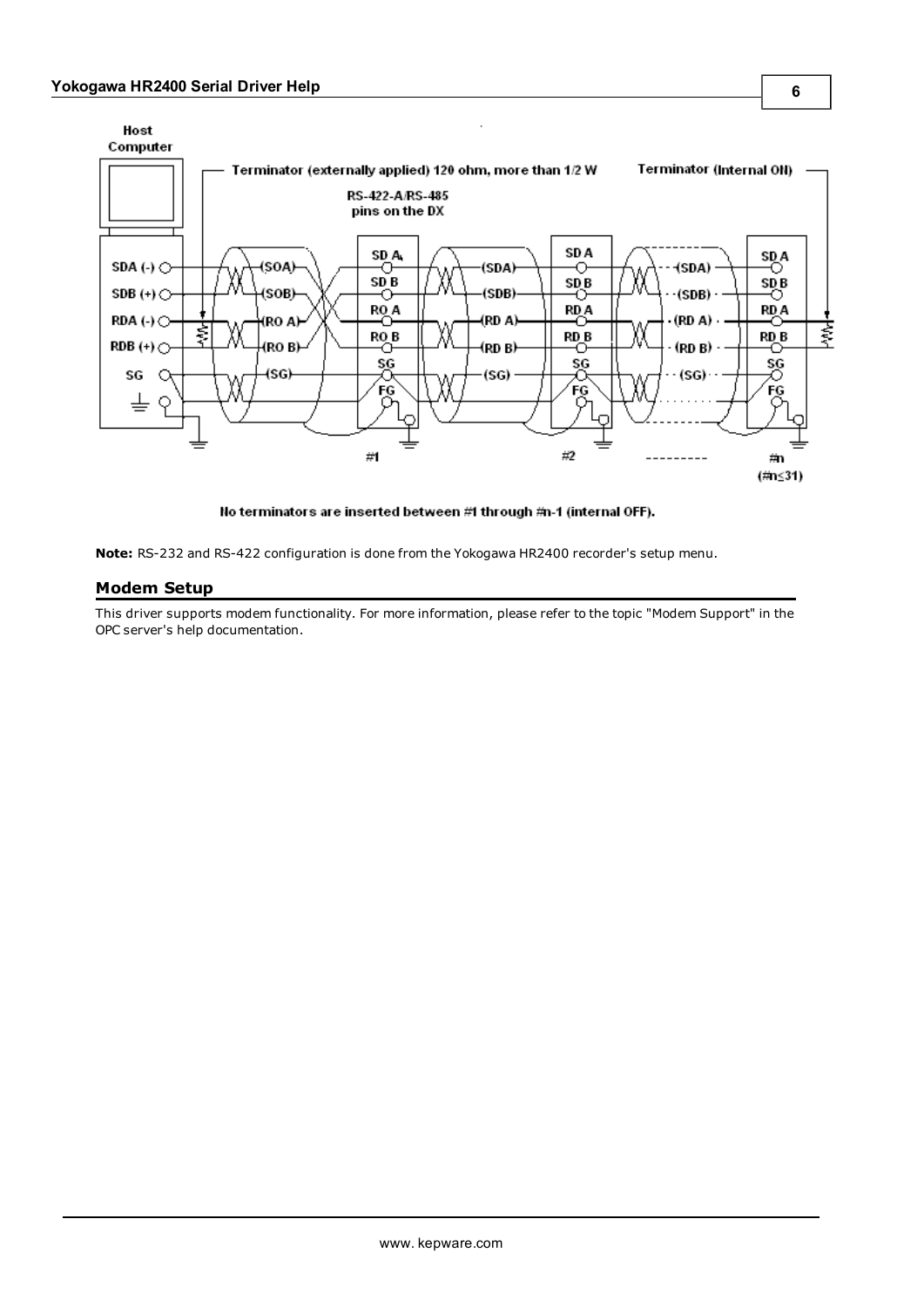# <span id="page-6-0"></span>**Data Types Description**

<span id="page-6-5"></span><span id="page-6-4"></span><span id="page-6-3"></span><span id="page-6-2"></span><span id="page-6-1"></span>

| Data Type    | <b>Description</b>           |
|--------------|------------------------------|
| Boolean      | Single bit                   |
| <b>Byte</b>  | Unsigned 8 bit value         |
| Word         | Unsigned 16 bit value        |
| <b>DWord</b> | Unsigned 32 bit value        |
| Short        | Signed 16 bit value          |
| Float        | 32 bit floating point value  |
| Double       | 64 bit floating point value  |
| String       | Null terminated ASCII string |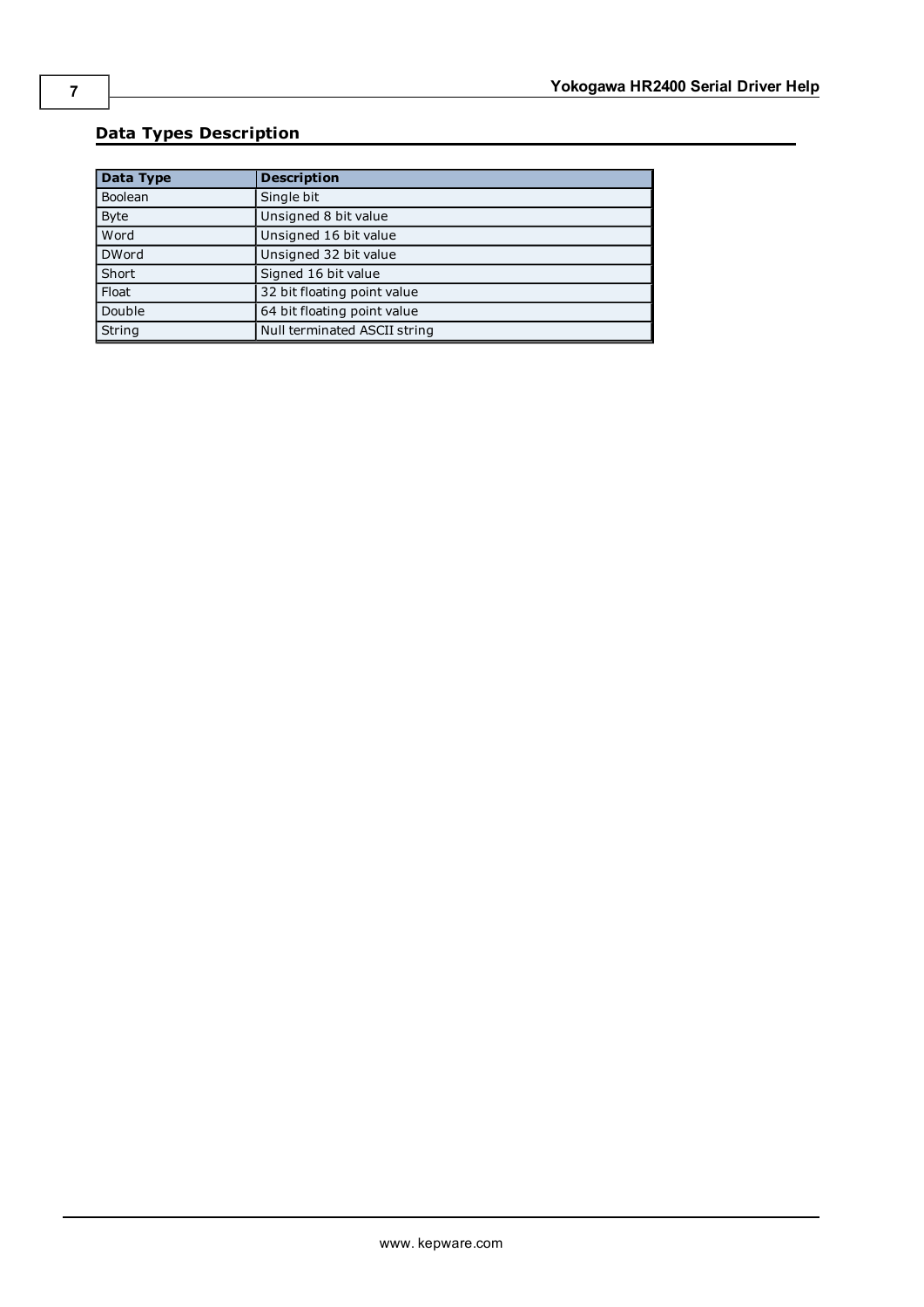# <span id="page-7-0"></span>**Address Descriptions**

Address specifications vary depending on the model in use. Select a link from the following list to obtain specific address information for the model of interest.

## **[HR2400](#page-7-1) [\(10CH\)](#page-7-1) [Addressing](#page-7-1) [HR2400](#page-8-0) [\(20CH\)](#page-8-0) [Addressing](#page-8-0) [HR2400](#page-9-0) [\(30CH\)](#page-9-0) [Addressing](#page-9-0)**

# <span id="page-7-1"></span>**HR2400 (10CH) Addressing**

The driver supports the following addresses for this device. The default data type for each address type is shown in **bold**.

# **Measuring and Math Channels**

| <b>Address Type</b>            | <b>Format</b>                       | Range          | <b>Data Types</b>        | <b>Access</b> |
|--------------------------------|-------------------------------------|----------------|--------------------------|---------------|
| Process Value of Channel       | CHxx or CHxx.PV                     | $01-10, 31-60$ | Double, Float            | Read Only     |
| Alarm Summary of Channel       | CHxx.Alarm                          | $01-10, 31-60$ | DWord, Short, Word, Byte | Read Only     |
| Alarm Level1 Status of Channel | CHxx.Alarm1                         | $01-10, 31-60$ | Short, Word, Byte        | Read Only     |
| Alarm Level2 Status of Channel | CHxx.Alarm2                         | $01-10, 31-60$ | Short, Word, Byte        | Read Only     |
| Alarm Level3 Status of Channel | CHxx.Alarm3                         | $01-10, 31-60$ | Short, Word, Byte        | Read Only     |
| Alarm Level4 Status of Channel | CHxx.Alarm4                         | $01-10, 31-60$ | Short, Word, Byte        | Read Only     |
| Alarm Level5 Status of Channel | CHxx.Alarm5                         | $01-10, 31-60$ | Short, Word, Byte        | Read Only     |
| Alarm Level6 Status of Channel | CHxx.Alarm6                         | $01-10, 31-60$ | Short, Word, Byte        | Read Only     |
| Level1 Alarm Setpoint*         | CHxx.ASP1                           | $01-10, 31-60$ | Double, Float            | Read Only     |
| Level2 Alarm Setpoint*         | CHxx.ASP2                           | $01-10, 31-60$ | Double, Float            | Read Only     |
| Level3 Alarm Setpoint*         | CHxx.ASP3                           | $01-10, 31-60$ | Double, Float            | Read Only     |
| Level4 Alarm Setpoint*         | CHxx.ASP4                           | $01-10, 31-60$ | Double, Float            | Read Only     |
| Level5 Alarm Setpoint*         | CH <sub>xx</sub> , ASP <sub>5</sub> | $01-10, 31-60$ | Double, Float            | Read Only     |
| Level6 Alarm Setpoint*         | CHxx.ASP6                           | $01-10, 31-60$ | Double, Float            | Read Only     |
| Upper Scale Value of Channel*  | CHxx.scale_Hi                       | $01-10, 31-60$ | Double, Float            | Read Only     |
| Lower Scale Value of Channel*  | CHxx.scale Lo                       | $01-10, 31-60$ | Double, Float            | Read Only     |
| Unit String of Channel*        | CHxx.unit                           | $01-10, 31-60$ | <b>String</b>            | Read Only     |
| Tagname of Channel*            | CHxx.tag                            | $01-10, 31-60$ | <b>String</b>            | Read Only     |
| Status of Channel*             | CHxx.status                         | $01-10, 31-60$ | <b>String</b>            | Read Only     |
| Lowest Measuring Channel*      | CH.Low                              |                | Short, Word, Byte        | Read Only     |
| Highest Measuring Channel*     | CH.High                             |                | Short, Word, Byte        | Read Only     |
| Lowest Math Channel*           | CHA.Low                             |                | Short, Word, Byte        | Read Only     |
| Highest Math Channel*          | CHA.High                            |                | Short, Word, Byte        | Read Only     |

**\***Data associated with these addresses are read from the device only at the start of a communications session. Once read, the values will not be refreshed until the server has been restarted or the "Reset" tag has been invoked. To invoke a reset, a non-zero value must be written to the Reset tag. Once the Reset tag has been invoked, the driver will reinitialize all startup data from the device.

## **Alarm Setpoints**

Data values for Alarm Setpoints that are undefined in the device will be returned as +INF.

#### **Scales**

Data values for Scale Hi and Scale Lo for channels that are skipped will be returned as +INF.

#### **Tag Names**

For devices that do not support tag names and channels that have unspecified tag names, the driver will construct an internal tag name based on the channel number. For example, the tag name of address 'CH01' will be returned as 'CH01'.

# **General Device Data**

| <b>Address Type</b>   | <b>Format</b> | Range | Data Types | <b>Access</b> |
|-----------------------|---------------|-------|------------|---------------|
| l Date of Last Data   | Date          |       | l Strina   | Read Only     |
| l Time of Last Data   | Time          |       | String     | Read Only     |
| Model Name of Device* | Model         |       | String     | l Read Only   |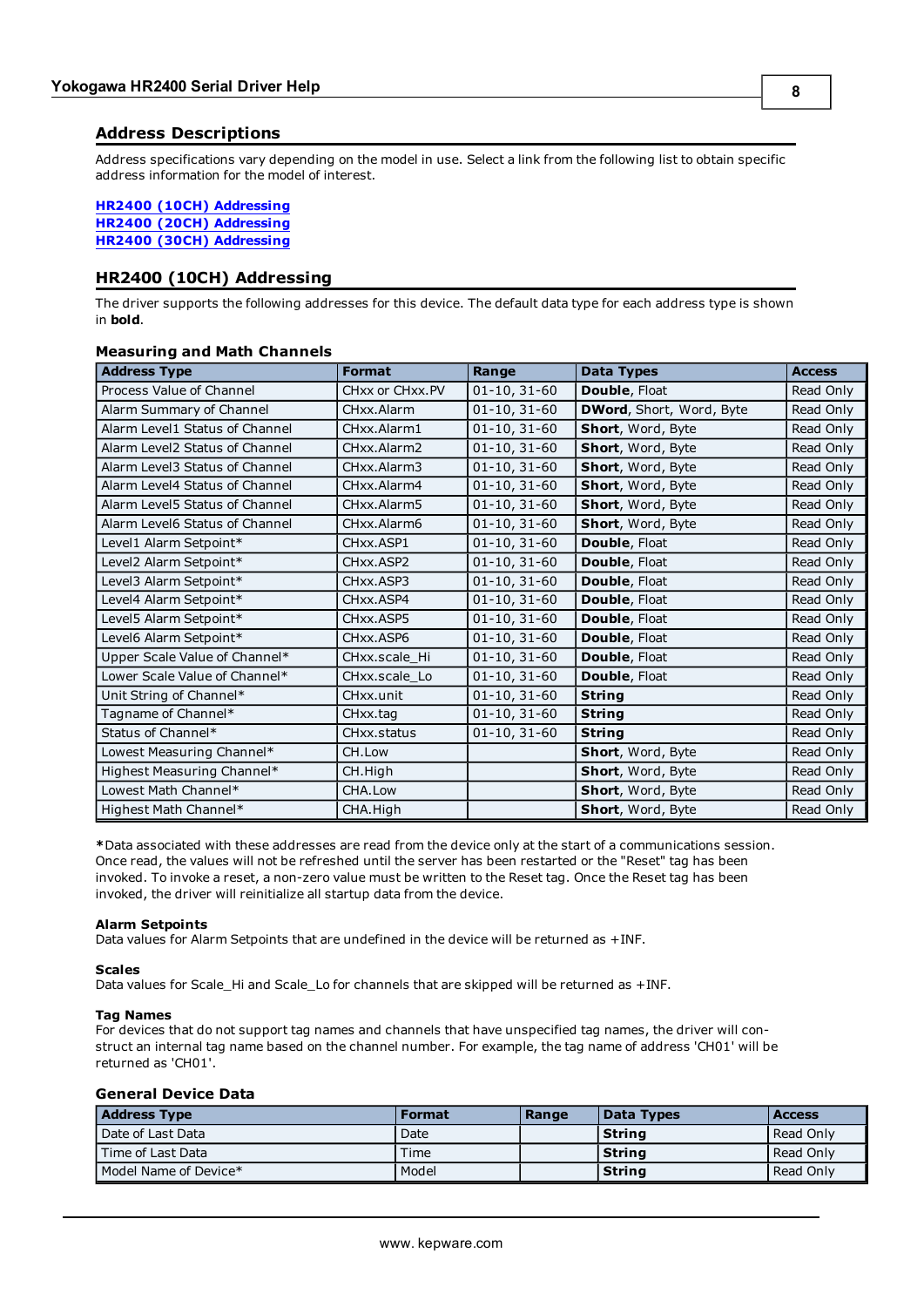| Math Communication Data*          | <b>CDxx</b> | $01 - 30$ | <b>Float</b>      | Write Only   |
|-----------------------------------|-------------|-----------|-------------------|--------------|
| Control Math Execution            | MathControl |           | Short, Word, Byte | Write Only   |
| l Reset Alarms                    | AlarmReset  |           | <b>Boolean</b>    | l Write Only |
| Direct Reloading of Configuration | Reset       |           | <b>Boolean</b>    | l Write Only |

#### **Math Communication Data**

The CD address type is only valid for devices equipped with the math option. Write operations to CD addresses for non-math equipped devices will return an error.

#### **Model Name of Device**

The Model address type will have a string value of 'HR2400' for all models.

#### **Control Math Execution**

The MathControl address type is only available for devices equipped with the math option. Write operations to the MathControl tag for non-math equipped devices will return an error.

**Note 1:** The actual number of addresses available for of each type depends on the configuration of the Yokogawa device. If the driver finds at Runtime that an address is not present in the device, it will post an error message and remove the tag from its scan list.

**Note 2:** Addresses that have Write Only access are assigned a default access of Read/Write. However, data values are unreadable for these addresses and the associated tags are not included in the scan list. The current data value for these tags will always be 0 for numeric data types and null string for string data types.

# <span id="page-8-0"></span>**HR2400 (20CH) Addressing**

The driver supports the following addresses for this device. The default data type for each address type is shown in **bold**.

| <b>Address Type</b>            | <b>Format</b>   | Range              | <b>Data Types</b>        | <b>Access</b> |
|--------------------------------|-----------------|--------------------|--------------------------|---------------|
| Process Value of Channel       | CHxx or CHxx.PV | $01-20, 31-60$     | Double, Float            | Read Only     |
| Alarm Summary of Channel       | CHxx.Alarm      | $01 - 20, 31 - 60$ | DWord, Short, Word, Byte | Read Only     |
| Alarm Level1 Status of Channel | CHxx.Alarm1     | $01 - 20, 31 - 60$ | Short, Word, Byte        | Read Only     |
| Alarm Level2 Status of Channel | CHxx.Alarm2     | $01 - 20, 31 - 60$ | Short, Word, Byte        | Read Only     |
| Alarm Level3 Status of Channel | CHxx.Alarm3     | $01 - 20, 31 - 60$ | Short, Word, Byte        | Read Only     |
| Alarm Level4 Status of Channel | CHxx.Alarm4     | $01 - 20, 31 - 60$ | Short, Word, Byte        | Read Only     |
| Alarm Level5 Status of Channel | CHxx.Alarm5     | $01 - 20, 31 - 60$ | Short, Word, Byte        | Read Only     |
| Alarm Level6 Status of Channel | CHxx.Alarm6     | $01 - 20, 31 - 60$ | Short, Word, Byte        | Read Only     |
| Level1 Alarm Setpoint*         | CHxx.ASP1       | $01 - 20, 31 - 60$ | Double, Float            | Read Only     |
| Level2 Alarm Setpoint*         | CHxx.ASP2       | $01 - 20, 31 - 60$ | Double, Float            | Read Only     |
| Level3 Alarm Setpoint*         | CHxx.ASP3       | $01 - 20, 31 - 60$ | Double, Float            | Read Only     |
| Level4 Alarm Setpoint*         | CHxx.ASP4       | $01 - 20, 31 - 60$ | Double, Float            | Read Only     |
| Level5 Alarm Setpoint*         | CHxx.ASP5       | $01 - 20, 31 - 60$ | Double, Float            | Read Only     |
| Level6 Alarm Setpoint*         | CHxx.ASP6       | $01 - 20, 31 - 60$ | Double, Float            | Read Only     |
| Upper Scale Value of Channel*  | CHxx.scale_Hi   | $01 - 20, 31 - 60$ | Double, Float            | Read Only     |
| Lower Scale Value of Channel*  | CHxx.scale_Lo   | $01 - 20, 31 - 60$ | Double, Float            | Read Only     |
| Unit String of Channel*        | CHxx.unit       | $01 - 20, 31 - 60$ | <b>String</b>            | Read Only     |
| Tagname of Channel*            | CHxx.tag        | $01 - 20, 31 - 60$ | <b>String</b>            | Read Only     |
| Status of Channel*             | CHxx.status     | $01 - 20, 31 - 60$ | <b>String</b>            | Read Only     |
| Lowest Measuring Channel*      | CH.Low          |                    | Short, Word, Byte        | Read Only     |
| Highest Measuring Channel*     | CH.High         |                    | Short, Word, Byte        | Read Only     |
| Lowest Math Channel*           | CHA.Low         |                    | Short, Word, Byte        | Read Only     |
| Highest Math Channel*          | CHA.High        |                    | Short, Word, Byte        | Read Only     |

# **Measuring and Math Channels**

**\***Data associated with these addresses are read from the device only at the start of a communications session. Once read, the values will not be refreshed until the server has been restarted or the "Reset" tag has been invoked. To invoke a reset, a non-zero value must be written to the Reset tag. Once the Reset tag has been invoked, the driver will reinitialize all startup data from the device.

#### **Alarm Setpoints**

Data values for Alarm Setpoints that are undefined in the device will be returned as +INF.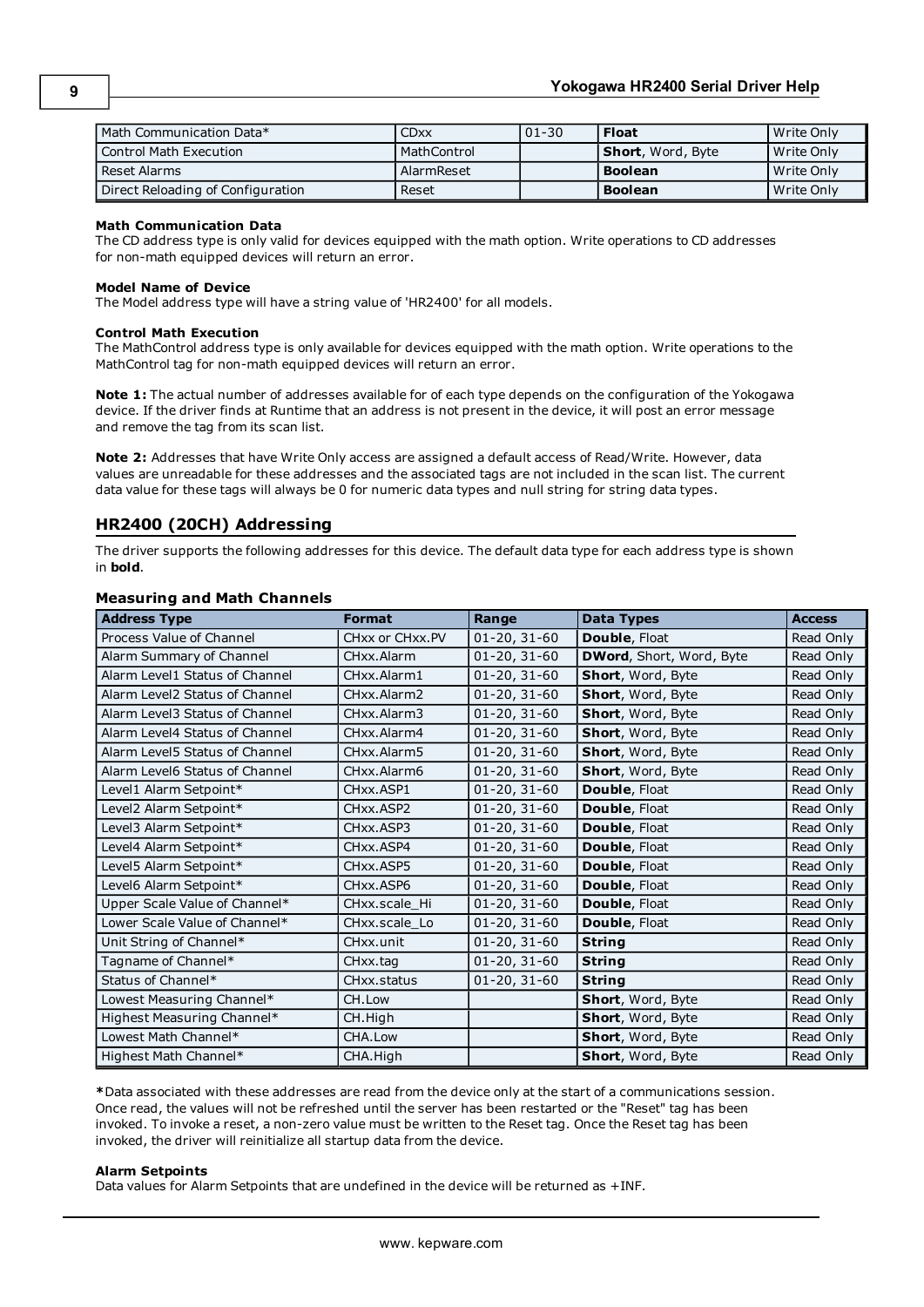#### **Scales**

Data values for Scale\_Hi and Scale\_Lo for channels that are skipped will be returned as +INF.

#### **Tag Names**

For devices that do not support tag names and channels that have unspecified tag names, the driver will construct an internal tag name based on the channel number. For example, the tag name of address 'CH01' will be returned as 'CH01'.

# **General Device Data**

| <b>Address Type</b>               | <b>Format</b> | Range     | <b>Data Types</b> | <b>Access</b> |
|-----------------------------------|---------------|-----------|-------------------|---------------|
| Date of Last Data                 | Date          |           | <b>String</b>     | Read Only     |
| Time of Last Data                 | Time          |           | <b>String</b>     | Read Only     |
| Model Name of Device*             | Model         |           | <b>String</b>     | Read Only     |
| Math Communication Data*          | <b>CD</b> xx  | $01 - 30$ | <b>Float</b>      | Write Only    |
| <b>Control Math Execution</b>     | MathControl   |           | Short, Word, Byte | Write Only    |
| Reset Alarms                      | AlarmReset    |           | <b>Boolean</b>    | Write Only    |
| Direct Reloading of Configuration | Reset         |           | <b>Boolean</b>    | Write Only    |

#### **Math Communication Data**

The CD address type is only valid for devices equipped with the math option. Write operations to CD addresses for non-math equipped devices will return an error.

#### **Model Name of Device**

The Model address type will have a string value of 'HR2400' for all models.

#### **Control Math Execution**

The MathControl address type is only available for devices equipped with the math option. Write operations to the MathControl tag for non-math equipped devices will return an error.

**Note 1:** The actual number of addresses available for of each type depends on the configuration of the Yokogawa device. If the driver finds at Runtime that an address is not present in the device, it will post an error message and remove the tag from its scan list.

**Note 2:** Addresses that have Write Only access are assigned a default access of Read/Write. However, data values are unreadable for these addresses and the associated tags are not included in the scan list. The current data value for these tags will always be 0 for numeric data types and null string for string data types.

# <span id="page-9-0"></span>**HR2400 (30CH) Addressing**

The driver supports the following addresses for this device. The default data type for each address type is shown in **bold**.

## **Measuring and Math Channels**

| <b>Address Type</b>            | <b>Format</b>                       | Range          | <b>Data Types</b>               | <b>Access</b> |
|--------------------------------|-------------------------------------|----------------|---------------------------------|---------------|
| Process Value of Channel       | CHxx or CHxx.PV                     | $01-30, 31-60$ | <b>Double, Float</b>            | Read Only     |
| Alarm Summary of Channel       | CHxx.Alarm                          | $01-30, 31-60$ | <b>DWord, Short, Word, Byte</b> | Read Only     |
| Alarm Level1 Status of Channel | CHxx.Alarm1                         | $01-30, 31-60$ | Short, Word, Byte               | Read Only     |
| Alarm Level2 Status of Channel | CHxx.Alarm2                         | $01-30, 31-60$ | <b>Short, Word, Byte</b>        | Read Only     |
| Alarm Level3 Status of Channel | CHxx.Alarm3                         | $01-30, 31-60$ | Short, Word, Byte               | Read Only     |
| Alarm Level4 Status of Channel | CHxx.Alarm4                         | $01-30, 31-60$ | Short, Word, Byte               | Read Only     |
| Alarm Level5 Status of Channel | CHxx.Alarm5                         | $01-30, 31-60$ | <b>Short, Word, Byte</b>        | Read Only     |
| Alarm Level6 Status of Channel | CHxx.Alarm6                         | $01-30, 31-60$ | <b>Short, Word, Byte</b>        | Read Only     |
| Level1 Alarm Setpoint*         | CHxx.ASP1                           | $01-30, 31-60$ | <b>Double, Float</b>            | Read Only     |
| Level2 Alarm Setpoint*         | CH <sub>xx</sub> , ASP <sub>2</sub> | $01-30, 31-60$ | <b>Double, Float</b>            | Read Only     |
| Level3 Alarm Setpoint*         | CHxx.ASP3                           | $01-30, 31-60$ | <b>Double, Float</b>            | Read Only     |
| Level4 Alarm Setpoint*         | CHxx.ASP4                           | $01-30, 31-60$ | Double, Float                   | Read Only     |
| Level5 Alarm Setpoint*         | CH <sub>xx</sub> , ASP <sub>5</sub> | $01-30, 31-60$ | <b>Double, Float</b>            | Read Only     |
| Level6 Alarm Setpoint*         | CH <sub>xx</sub> , ASP <sub>6</sub> | $01-30, 31-60$ | Double, Float                   | Read Only     |
| Upper Scale Value of Channel*  | CHxx.scale Hi                       | $01-30, 31-60$ | <b>Double, Float</b>            | Read Only     |
| Lower Scale Value of Channel*  | CHxx.scale Lo                       | $01-30, 31-60$ | Double, Float                   | Read Only     |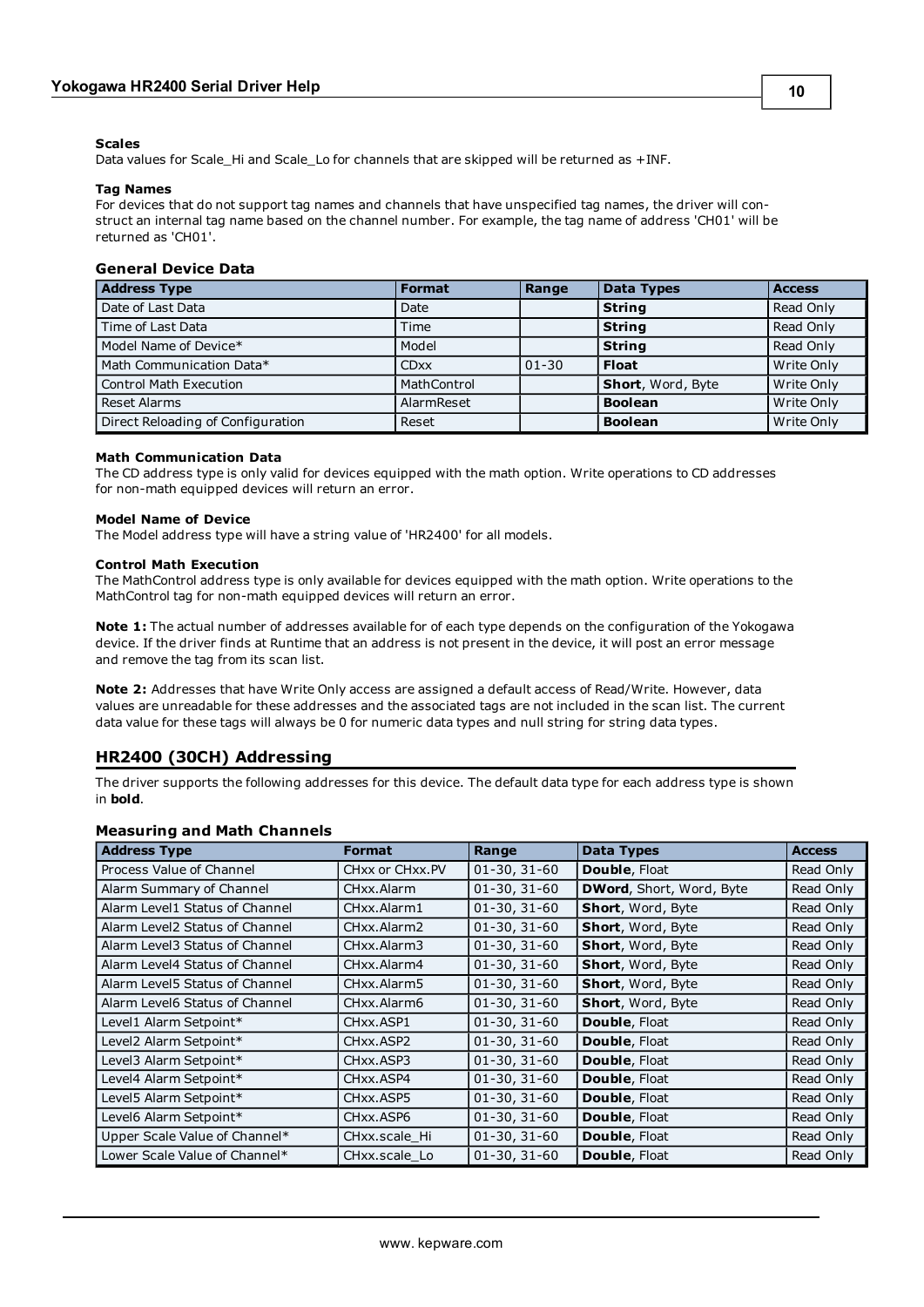| Unit String of Channel*    | CHxx.unit   | $01-30, 31-60$ | <b>String</b>     | Read Only |
|----------------------------|-------------|----------------|-------------------|-----------|
| Tagname of Channel*        | CHxx.tag    | $01-30, 31-60$ | <b>String</b>     | Read Only |
| Status of Channel*         | CHxx.status | $01-30, 31-60$ | String            | Read Only |
| Lowest Measuring Channel*  | CH.Low      |                | Short, Word, Byte | Read Only |
| Highest Measuring Channel* | CH.High     |                | Short, Word, Byte | Read Only |
| Lowest Math Channel*       | CHA.Low     |                | Short, Word, Byte | Read Only |
| Highest Math Channel*      | CHA.High    |                | Short, Word, Byte | Read Only |

**\***Data associated with these addresses are read from the device only at the start of a communications session. Once read, the values will not be refreshed until the server has been restarted or the "Reset" tag has been invoked. To invoke a reset, a non-zero value must be written to the Reset tag. Once the Reset tag has been invoked, the driver will reinitialize all startup data from the device.

## **Alarm Setpoints**

Data values for Alarm Setpoints that are undefined in the device will be returned as +INF.

#### **Scales**

Data values for Scale\_Hi and Scale\_Lo for channels that are skipped will be returned as +INF.

#### **Tag Names**

For devices that do not support tag names and channels that have unspecified tag names, the driver will construct an internal tag name based on the channel number. For example, the tag name of address 'CH01' will be returned as 'CH01'.

# **General Device Data**

| <b>Address Type</b>               | <b>Format</b> | Range     | <b>Data Types</b> | <b>Access</b> |
|-----------------------------------|---------------|-----------|-------------------|---------------|
| Date of Last Data                 | Date          |           | <b>String</b>     | Read Only     |
| Time of Last Data                 | Time          |           | <b>String</b>     | Read Only     |
| Model Name of Device*             | Model         |           | <b>String</b>     | Read Only     |
| Math Communication Data*          | <b>CDxx</b>   | $01 - 30$ | <b>Float</b>      | Write Only    |
| <b>Control Math Execution</b>     | MathControl   |           | Short, Word, Byte | Write Only    |
| <b>Reset Alarms</b>               | AlarmReset    |           | <b>Boolean</b>    | Write Only    |
| Direct Reloading of Configuration | Reset         |           | <b>Boolean</b>    | Write Only    |

## **Math Communication Data**

The CD address type is only valid for devices equipped with the math option. Write operations to CD addresses for non-math equipped devices will return an error.

## **Model Name of Device**

The Model address type will have a string value of 'HR2400' for all models.

## **Control Math Execution**

The MathControl address type is only available for devices equipped with the math option. Write operations to the MathControl tag for non-math equipped devices will return an error.

**Note 1:** The actual number of addresses available for of each type depends on the configuration of the Yokogawa device. If the driver finds at Runtime that an address is not present in the device, it will post an error message and remove the tag from its scan list.

**Note 2:** Addresses that have Write Only access are assigned a default access of Read/Write. However, data values are unreadable for these addresses and the associated tags are not included in the scan list. The current data value for these tags will always be 0 for numeric data types and null string for string data types.

**11**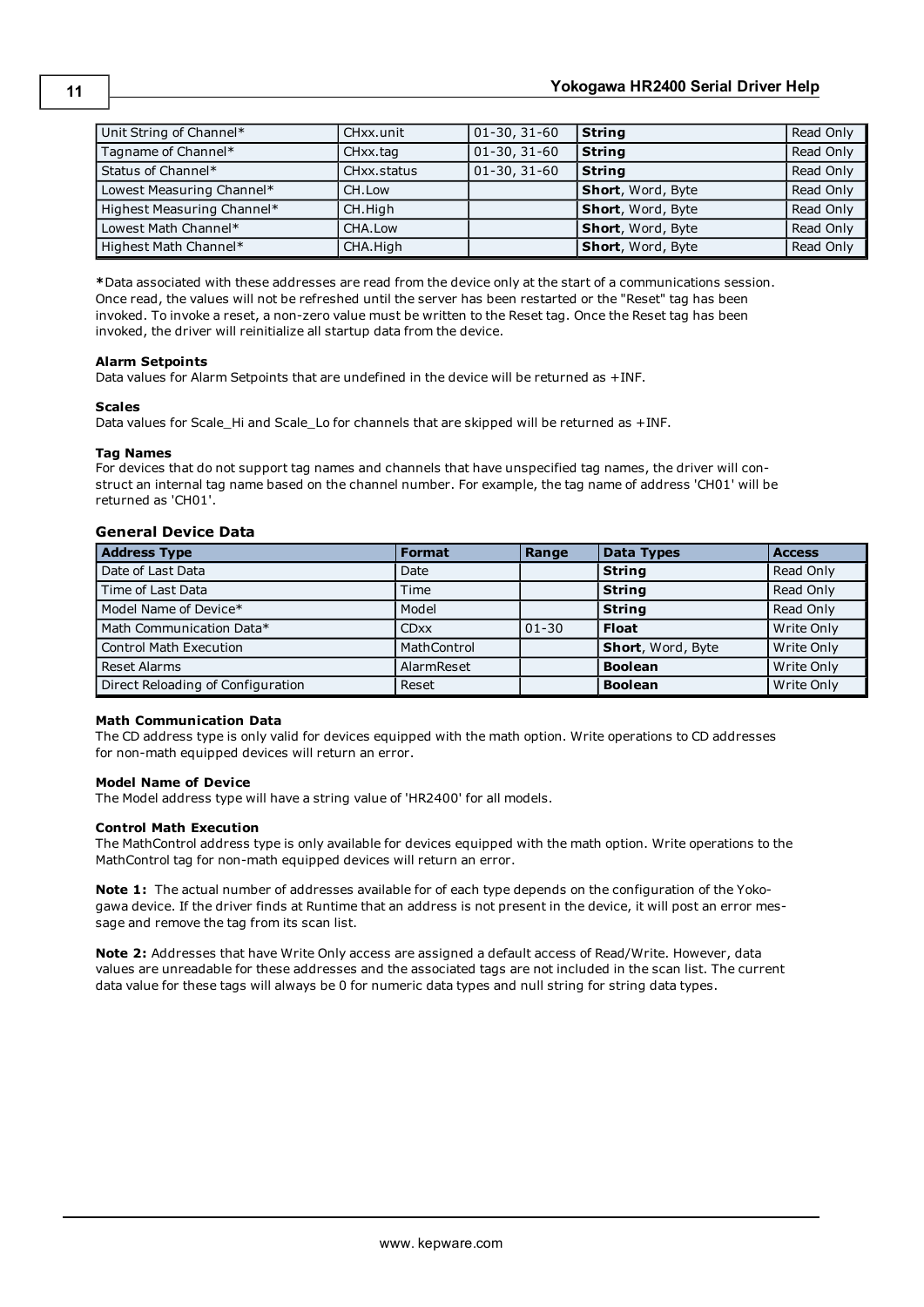# <span id="page-11-0"></span>**Automatic Tag Database Generation**

The Automatic OPC Tag Database Generation features of this driver are designed to make the setting up the OPC application a plug and play operation. This driver can be configured to automatically build a list of OPC tags within the OPC server that correspond to device specific data. The automatically generated OPC tags can then be browsed from the OPC client. The OPC tags that are generated depend upon the nature of the driver.

If the target device supports its own local tag database, the driver will read the device's tag information and use this data to generate OPC tags within the OPC server. If the device does not natively support its own named tags, the driver will create a list of tags based on information specific to the driver. An example of these two conditions may be as follows:

1. A data acquisition system that supports its own local tag database. The driver will use the tags names found in the device to build the OPC server's OPC tags.

2. An Ethernet I/O system that supports detection of I/O module type. The driver in this case will automatically generate OPC tags in the OPC server that are based on the types of I/O modules plugged into the Ethernet I/O rack.

The mode of operation for automatic tag database generation is completely configurable. The following dialog is used to configure how the OPC server and the associated communications driver will handle automatic OPC tag database generation.

| <b>Device Properties</b>                                                                                     |  |
|--------------------------------------------------------------------------------------------------------------|--|
| Timing<br>General<br>Auto-Demotion<br>Database Creation<br>Variable Import Settings                          |  |
| Settings<br>Automatic tag database generation on device <u>s</u> tartup:                                     |  |
| Do not generate on startup<br>Perform the following action on previously generated tags:<br>Delete on create |  |
| Add generated tags to the following group:<br>MyGroup                                                        |  |
| Ⅳ Allow automatically generated subgroups                                                                    |  |
| Auto Create<br>0K<br>Cancel<br>Apply<br>Help                                                                 |  |

**Automatic tag database generation on device startup** is used to configure when OPC tags will be automatically generated. There are three possible selections:

- **Do not generate on startup**, the default condition, prevents the driver from adding any OPC tags to tag space of the OPC server.
- **Always generate on startup** causes the driver to always evaluate the device for tag information and to add OPC tags to the tag space of the server each time the server is launched.
- **Generate on first startup** causes the driver to evaluate the target device for tag information the first time this OPC server project is run and to add any OPC tags to the server tag space as needed.

When the automatic generation of OPC tags is selected, any tags that are added to the server's tag space must be saved with the project. The OPC server project can be configured to auto save from the **Tools** | **Options** menu.

When automatic tag generation is enabled, the server needs to know what to do with OPC tags that it may have added from a previous run or with OPC tags that may have been added or modified after being added by the communications driver. **Perform the following action** controls how the server will handle OPC tags that were automatically generated and currently exist in the OPC server project. This feature prevents automatically generated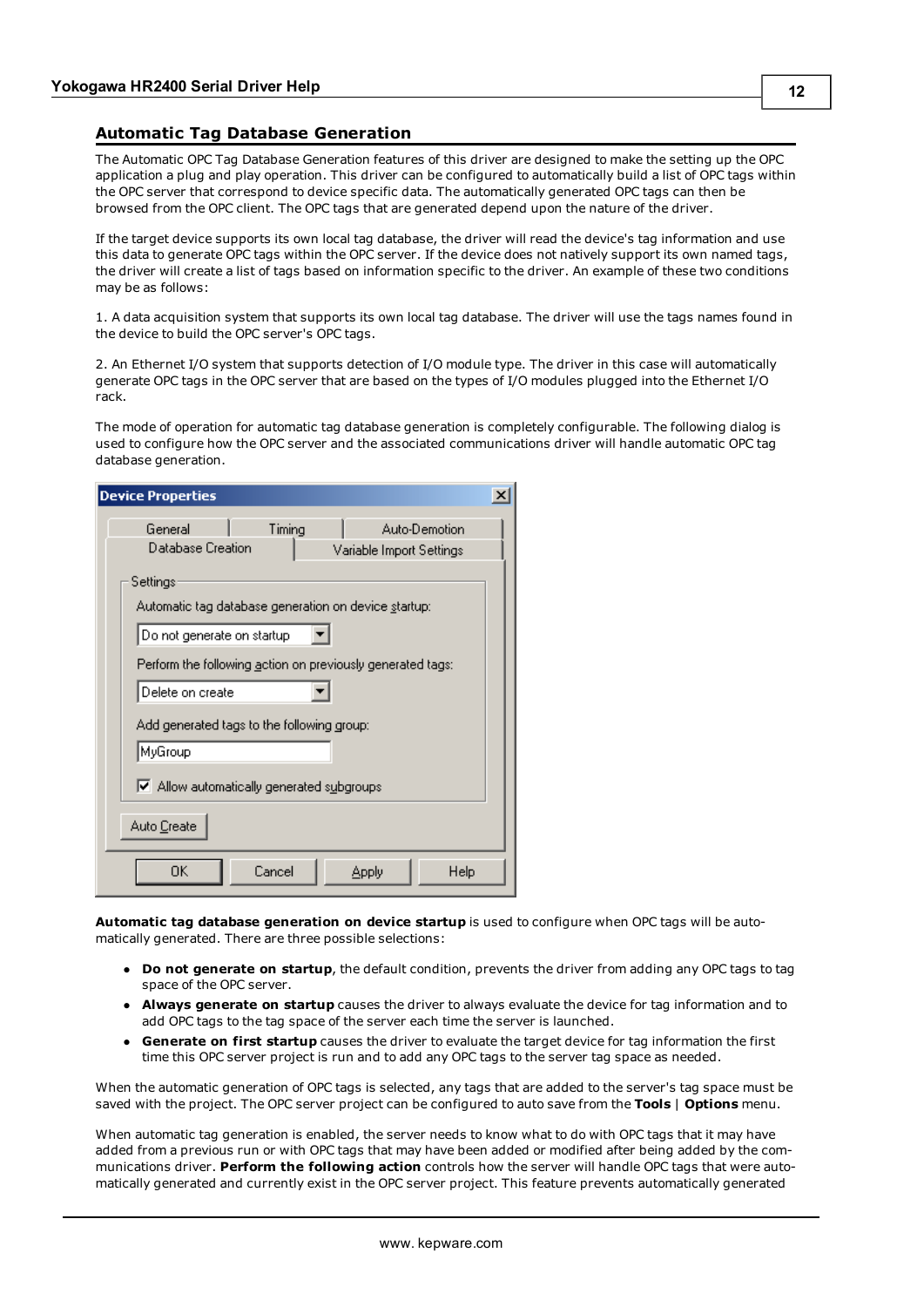tags from piling up in the server. This would occur if, using the Ethernet I/O example above, the I/O modules in the rack continued to change while the OPC server was configured to always generate new OPC tags on startup. Under this condition every time the communications driver detected a new I/O module, the tags would be added to the server. If the old tags are not removed, a number of unused tags could accumulate in the server's tag space. This parameter tailors the server's operation to best fit the application's needs. Descriptions of the selections are shown below.

- 1. **Delete on create**, the default condition, allows the server to remove any tags that had previous been added to the tag space before the communications driver can add any new tags.
- 2. **Overwrite as necessary** allows the server to remove only tags the communications driver is replacing with new tags. Any tags that are not being overwritten will remain in the server's tag space.
- 3. **Do not overwrite** prevents the server from removing any tags that had been previous generated or may have already existed in the server. With this selection, the communications driver can only add tags that are completely new.
- 4. **Do not overwrite, log error** has the same effect as the third with the addition: an error message will be posted to the OPC server's event log when a tag overwrite would have occurred.

**Note:** OPC tag removal affects those that have been automatically generated by the communications driver and any that have been added with names that match. It is recommended that users do not add tags using names that may match the names of those automatically generated by the server.

The parameter **Add generated tags to the following group** can be used to help keep automatically generate tags from mixing with tags entered manually. This parameter can specify a sub group that will be used when adding all automatically generated tags for this device. The name of the sub group can be up to 31 characters in length. The following displays demonstrate how this parameter affects where automatically generated tags are placed in the server's tag space. As shown below, this parameter provides a root branch to which all automatically generated tags will be added.



**No sub group specified.**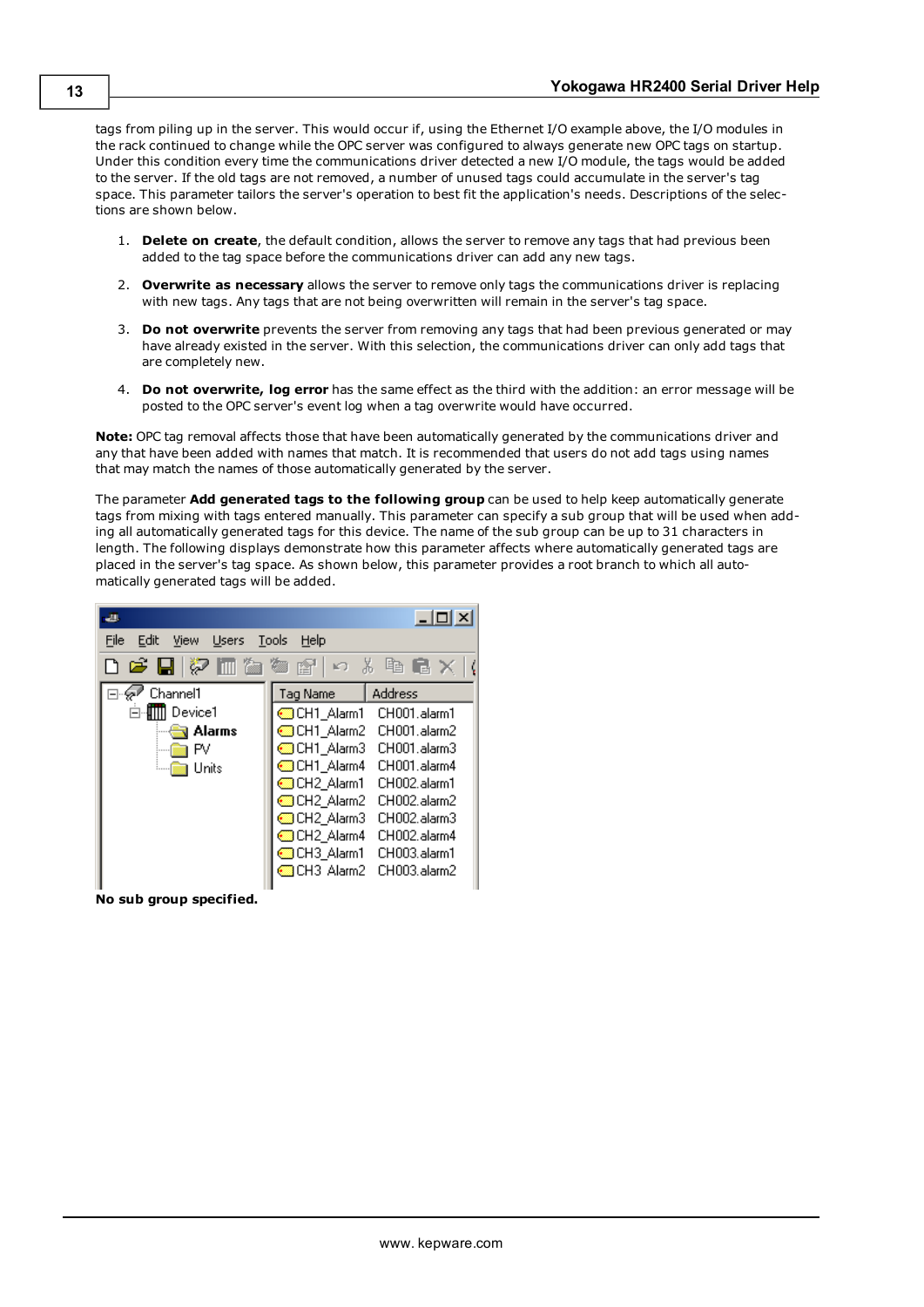

**Sub group named MyGroup specified.**

The **Auto Create** button can be used to manually initiate the creation of automatically generated OPC tags. It forces the communications driver to reevaluate the device for possible tag changes after the device's configuration has been modified. Auto Create can also be accessed from System Tags, in order to have the device allow the OPC client application to initiate tag database creation.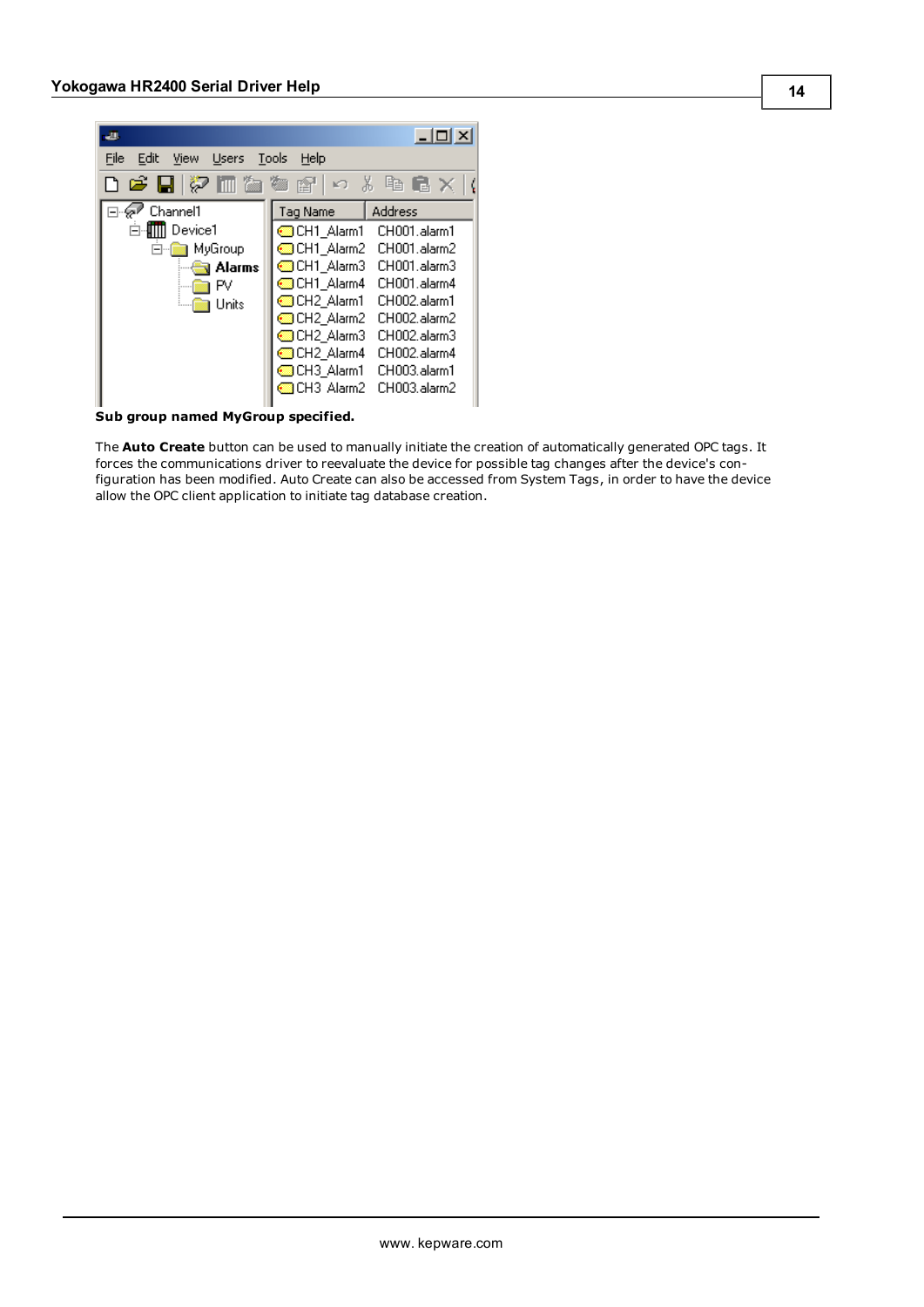# <span id="page-14-0"></span>**Error Descriptions**

The following error/warning messages may be generated. Click on the link for a description of the message.

# **Address Validation**

**[Missing](#page-14-2) [address](#page-14-2) [Device](#page-14-3) [address](#page-14-3) ['<address>'](#page-14-3) [contains](#page-14-3) [a](#page-14-3) [syntax](#page-14-3) [error](#page-14-3) [Address](#page-14-4) ['<address>'](#page-14-4) [is](#page-14-4) [out](#page-14-4) [of](#page-14-4) [range](#page-14-4) [for](#page-14-4) [the](#page-14-4) [specified](#page-14-4) [device](#page-14-4) [or](#page-14-4) [register](#page-14-4) [Data](#page-15-0) [Type](#page-15-0) ['<type>'](#page-15-0) [is](#page-15-0) [not](#page-15-0) [valid](#page-15-0) [for](#page-15-0) [device](#page-15-0) [address](#page-15-0) ['<address>'](#page-15-0) [Device](#page-15-1) [address](#page-15-1) ['<address>'](#page-15-1) [is](#page-15-1) [Read](#page-15-1) [Only](#page-15-1)** 

# **Serial Communications**

**[COMn](#page-15-3) [does](#page-15-3) [not](#page-15-3) [exist](#page-15-3) [Error](#page-15-4) [opening](#page-15-4) [COMn](#page-15-4) [COMn](#page-15-5) [is](#page-15-5) [in](#page-15-5) [use](#page-15-5) [by](#page-15-5) [another](#page-15-5) [application](#page-15-5) [Unable](#page-16-0) [to](#page-16-0) [set](#page-16-0) [comm](#page-16-0) [parameters](#page-16-0) [on](#page-16-0) [COMn](#page-16-0) [Communications](#page-16-1) [error](#page-16-1) [on](#page-16-1) ['<channel](#page-16-1) [name>'](#page-16-1) [\[<error](#page-16-1) [mask>\]](#page-16-1)**

# **Device Status Messages**

**[Device](#page-16-3) ['<device](#page-16-3) [name>'](#page-16-3) [is](#page-16-3) [not](#page-16-3) [responding](#page-16-3) [Unable](#page-17-0) [to](#page-17-0) [write](#page-17-0) [to](#page-17-0) ['<address>'](#page-17-0) [on](#page-17-0) [device](#page-17-0) ['<device](#page-17-0) [name>](#page-17-0)**

# <span id="page-14-1"></span>**Address Validation**

The following error/warning messages may be generated. Click on the link for a description of the message.

## **Address Validation**

**[Missing](#page-14-2) [address](#page-14-2) [Device](#page-14-3) [address](#page-14-3) ['<address>'](#page-14-3) [contains](#page-14-3) [a](#page-14-3) [syntax](#page-14-3) [error](#page-14-3) [Address](#page-14-4) ['<address>'](#page-14-4) [is](#page-14-4) [out](#page-14-4) [of](#page-14-4) [range](#page-14-4) [for](#page-14-4) [the](#page-14-4) [specified](#page-14-4) [device](#page-14-4) [or](#page-14-4) [register](#page-14-4) [Data](#page-15-0) [Type](#page-15-0) ['<type>'](#page-15-0) [is](#page-15-0) [not](#page-15-0) [valid](#page-15-0) [for](#page-15-0) [device](#page-15-0) [address](#page-15-0) ['<address>'](#page-15-0) [Device](#page-15-1) [address](#page-15-1) ['<address>'](#page-15-1) [is](#page-15-1) [Read](#page-15-1) [Only](#page-15-1)** 

# <span id="page-14-2"></span>**Missing address**

**Error Type:** Warning

## **Possible Cause:**

A tag address that has been specified dynamically has no length.

# **Solution:**

<span id="page-14-3"></span>Re-enter the address in the client application.

# Device address '<address>' contains a syntax error

# **Error Type:**

Warning

# **Possible Cause:**

A tag address that has been specified dynamically contains one or more invalid characters.

## **Solution:**

<span id="page-14-4"></span>Re-enter the address in the client application.

# **Address '<address>' is out of range for the specified device or register**

#### **Error Type:** Warning

# **Possible Cause:**

A tag address that has been specified dynamically references a location that is beyond the range of supported locations for the device.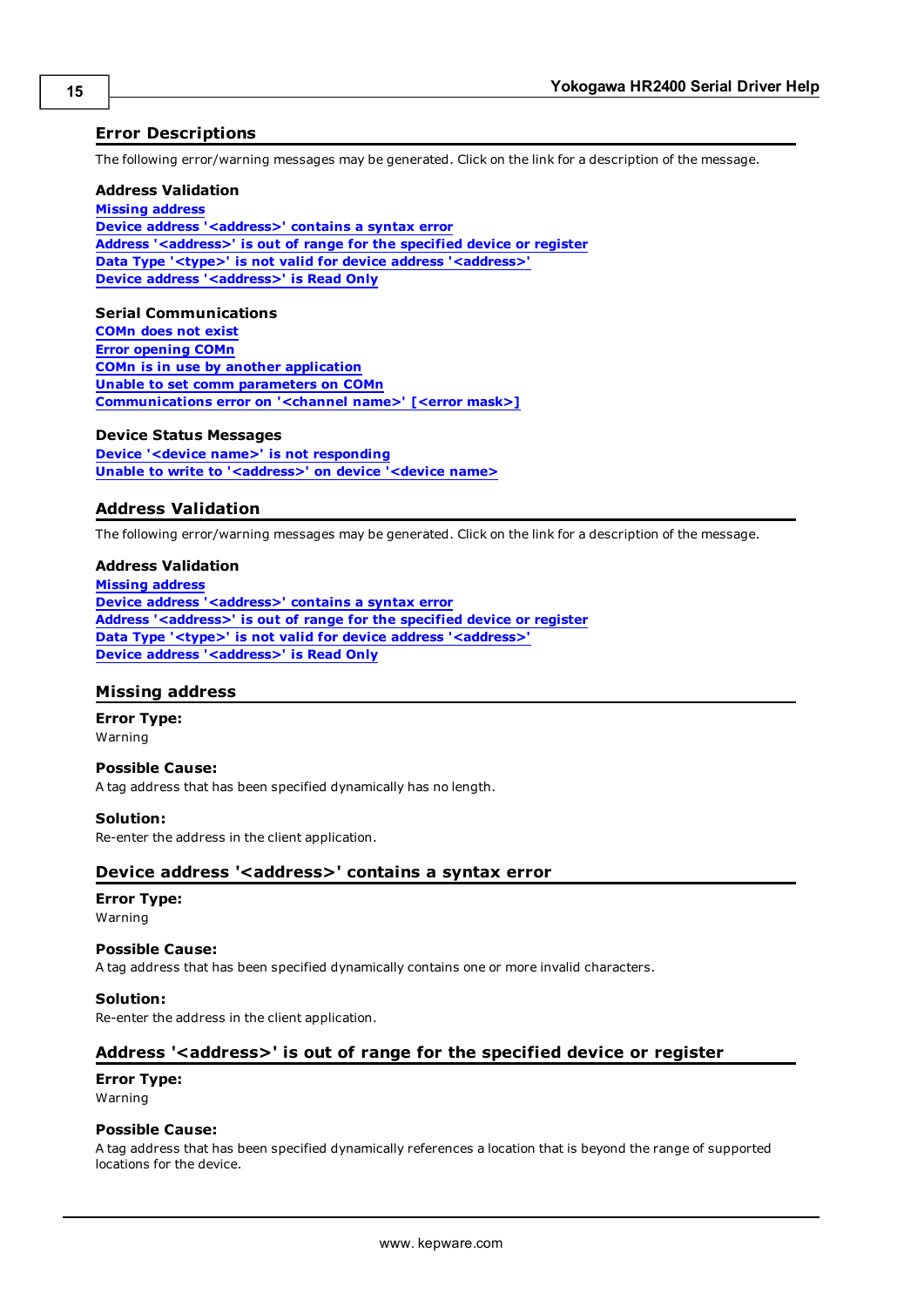# **Solution:**

<span id="page-15-0"></span>Verify the address is correct; if it is not, re-enter it in the client application.

# Data Type '<type>' is not valid for device address '<address>'

# **Error Type:**

Warning

# **Possible Cause:**

A tag address that has been specified dynamically has been assigned an invalid data type.

# **Solution:**

<span id="page-15-1"></span>Modify the requested data type in the client application.

# Device address '<address>' is Read Only

## **Error Type:**

Warning

# **Possible Cause:**

A tag address that has been specified dynamically has a requested access mode that is not compatible with what the device supports for that address.

# **Solution:**

<span id="page-15-2"></span>Change the access mode in the client application.

# **Serial Communications**

The following error/warning messages may be generated. Click on the link for a description of the message.

## **Serial Communications**

**[COMn](#page-15-3) [does](#page-15-3) [not](#page-15-3) [exist](#page-15-3) [Error](#page-15-4) [opening](#page-15-4) [COMn](#page-15-4) [COMn](#page-15-5) [is](#page-15-5) [in](#page-15-5) [use](#page-15-5) [by](#page-15-5) [another](#page-15-5) [application](#page-15-5) [Unable](#page-16-0) [to](#page-16-0) [set](#page-16-0) [comm](#page-16-0) [parameters](#page-16-0) [on](#page-16-0) [COMn](#page-16-0) [Communications](#page-16-1) [error](#page-16-1) [on](#page-16-1) ['<channel](#page-16-1) [name>'](#page-16-1) [\[<error](#page-16-1) [mask>\]](#page-16-1)**

# <span id="page-15-3"></span>**COMn does not exist**

**Error Type:** Fatal

## **Possible Cause:**

The specified COM port is not present on the target computer.

# **Solution:**

<span id="page-15-4"></span>Verify that the proper COMN port has been selected.

# **Error opening COMn**

**Error Type:** Fatal

## **Possible Cause:**

The specified COM port could not be opened due to an internal hardware or software problem on the target computer.

## **Solution:**

<span id="page-15-5"></span>Verify that the COM port is functional and may be accessed by other Windows applications.

# **COMn is in use by another application**

## **Error Type:**

Fatal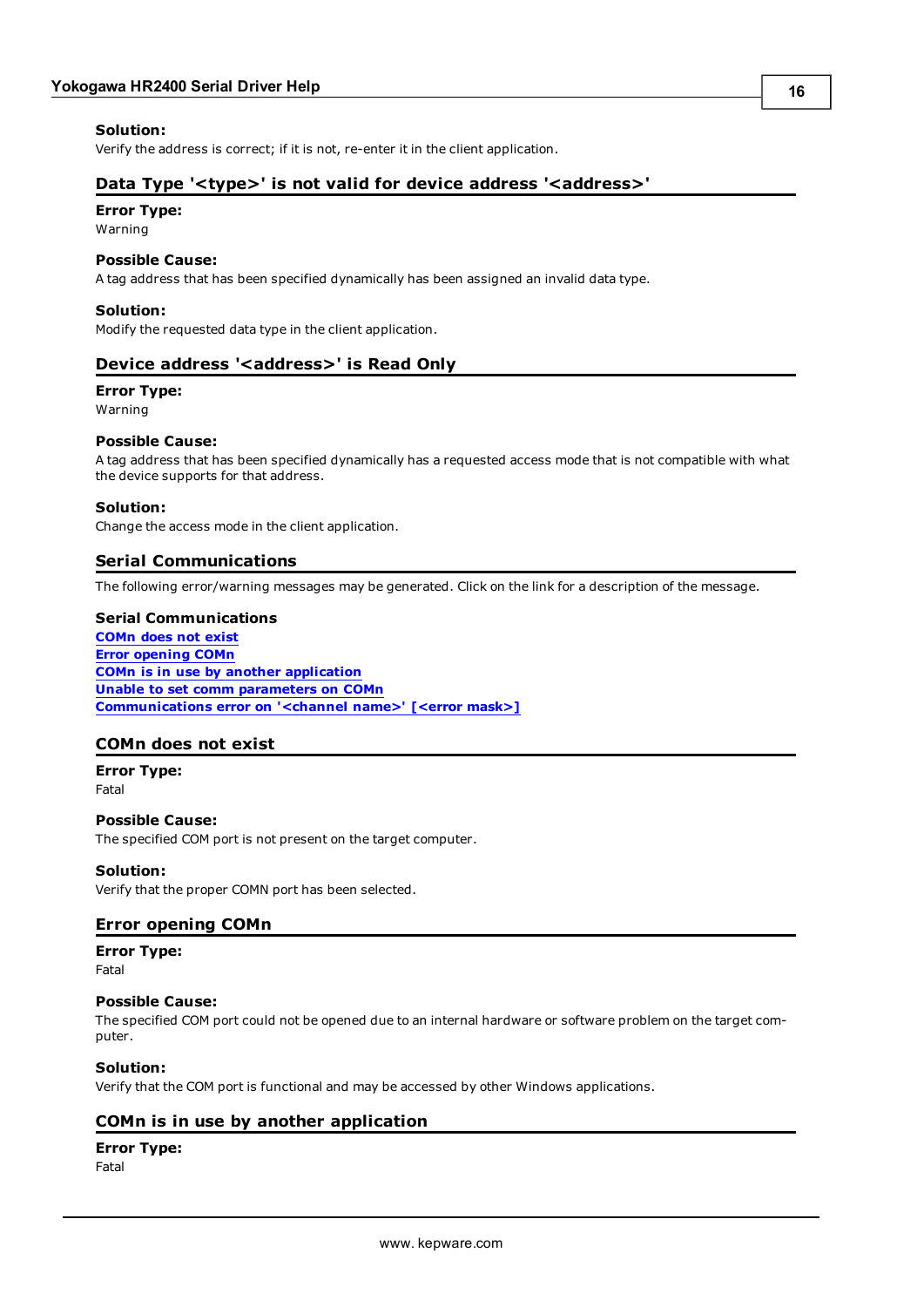# **Possible Cause:**

The serial port assigned to a device is being used by another application.

# **Solution:**

1. Verify that the correct port has been assigned to the channel. 2. Verify that only one copy of the current project is running.

# <span id="page-16-0"></span>**Unable to set comm parameters on COMn**

# **Error Type:**

Fatal

## **Possible Cause:**

The serial parameters for the specified COM port are not valid.

## **Solution:**

<span id="page-16-1"></span>Verify the serial parameters and make any necessary changes.

# **Communications error on '<channel name>' [<error mask>]**

#### **Error Type:**

Serious

## **Error Mask Definitions:**

- **B** = Hardware break detected.
- **F** = Framing error.
- $E = I/O$  error.
- **O** = Character buffer overrun.
- **R** = RX buffer overrun.
- **P** = Received byte parity error.
- $T = TX$  buffer full.

#### **Possible Cause:**

- 1. The serial connection between the device and the Host PC is bad.
- 2. The communications parameters for the serial connection are incorrect.

## **Solution:**

- 1. Verify the cabling between the PC and the PLC device.
- <span id="page-16-2"></span>2. Verify that the specified communications parameters match those of the device.

# **Device Status Messages**

The following error/warning messages may be generated. Click on the link for a description of the message.

# **Device Status Messages**

**[Device](#page-16-3) ['<device](#page-16-3) [name>'](#page-16-3) [is](#page-16-3) [not](#page-16-3) [responding](#page-16-3) [Unable](#page-17-0) [to](#page-17-0) [write](#page-17-0) [to](#page-17-0) ['<address>'](#page-17-0) [on](#page-17-0) [device](#page-17-0) ['<device](#page-17-0) [name>](#page-17-0)**

# <span id="page-16-3"></span>**Device '<device name>' is not responding**

## **Error Type:**

Serious

# **Possible Cause:**

1. The connection between the device and the Host PC is broken.

2. The communication port specified is incorrect.

3. The response from the device took longer to receive than the amount of time specified in the "Request Timeout" device setting.

# **Solution:**

- 1. Verify the cabling between the PC and the PLC device.
- 2. Verify that the specified communication parameters match those of the device.
- 3. Increase the Request Timeout setting so that the entire response can be handled.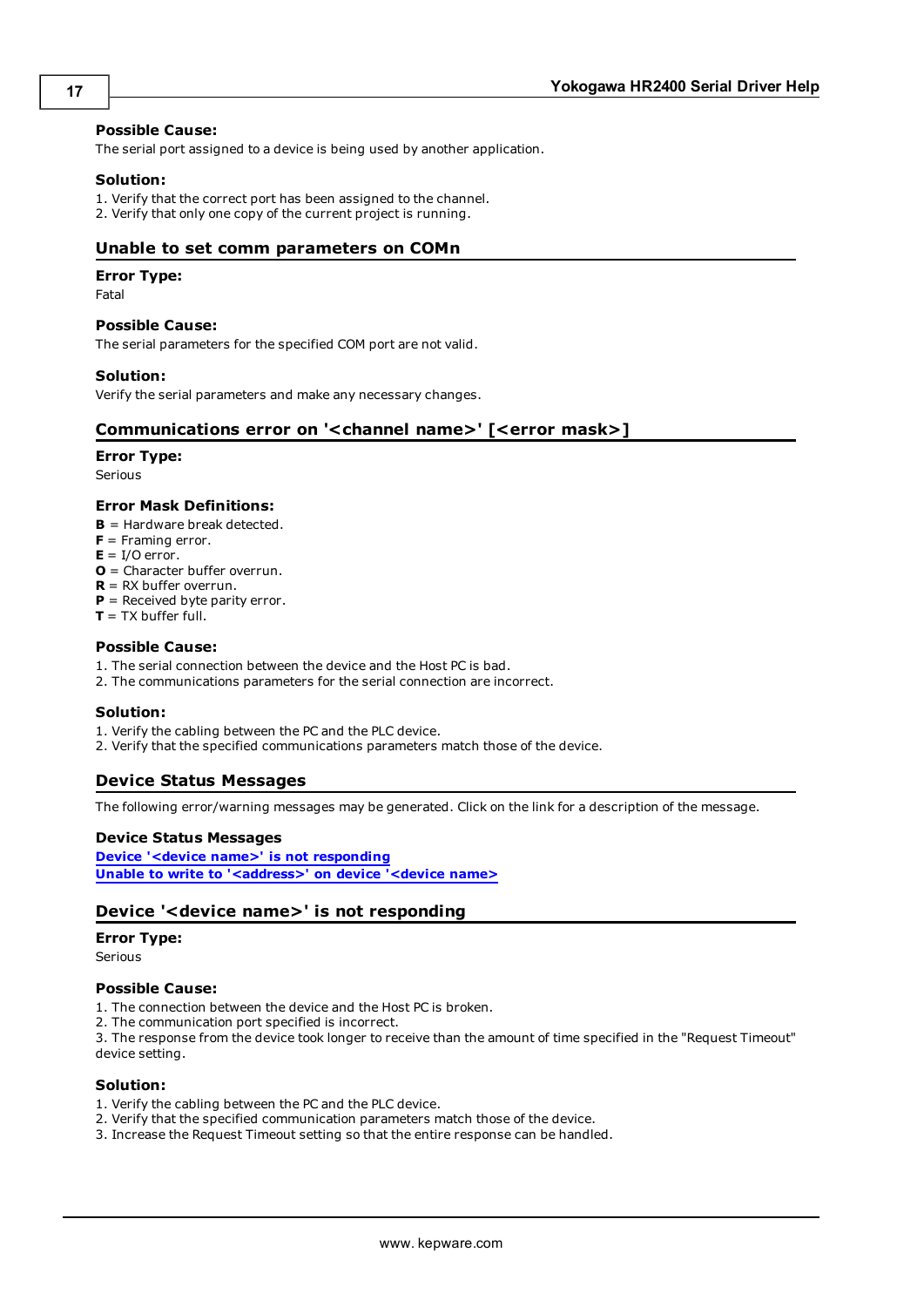# <span id="page-17-0"></span>Unable to write to '<address>' on device '<device name>'

# **Error Type:**

Serious

# **Possible Cause:**

- 1. The connection between the device and the Host PC is broken.
- 2. The named device may have been assigned an incorrect IP address.
- 3. The address specified may be Read Only or may not exist in the current device.

## **Solution:**

- 1. Verify the cabling between the PC and the PLC device.
- 2. Verify the IP address given to the named device matches that of the actual device.
- 3. Check address availability for the device.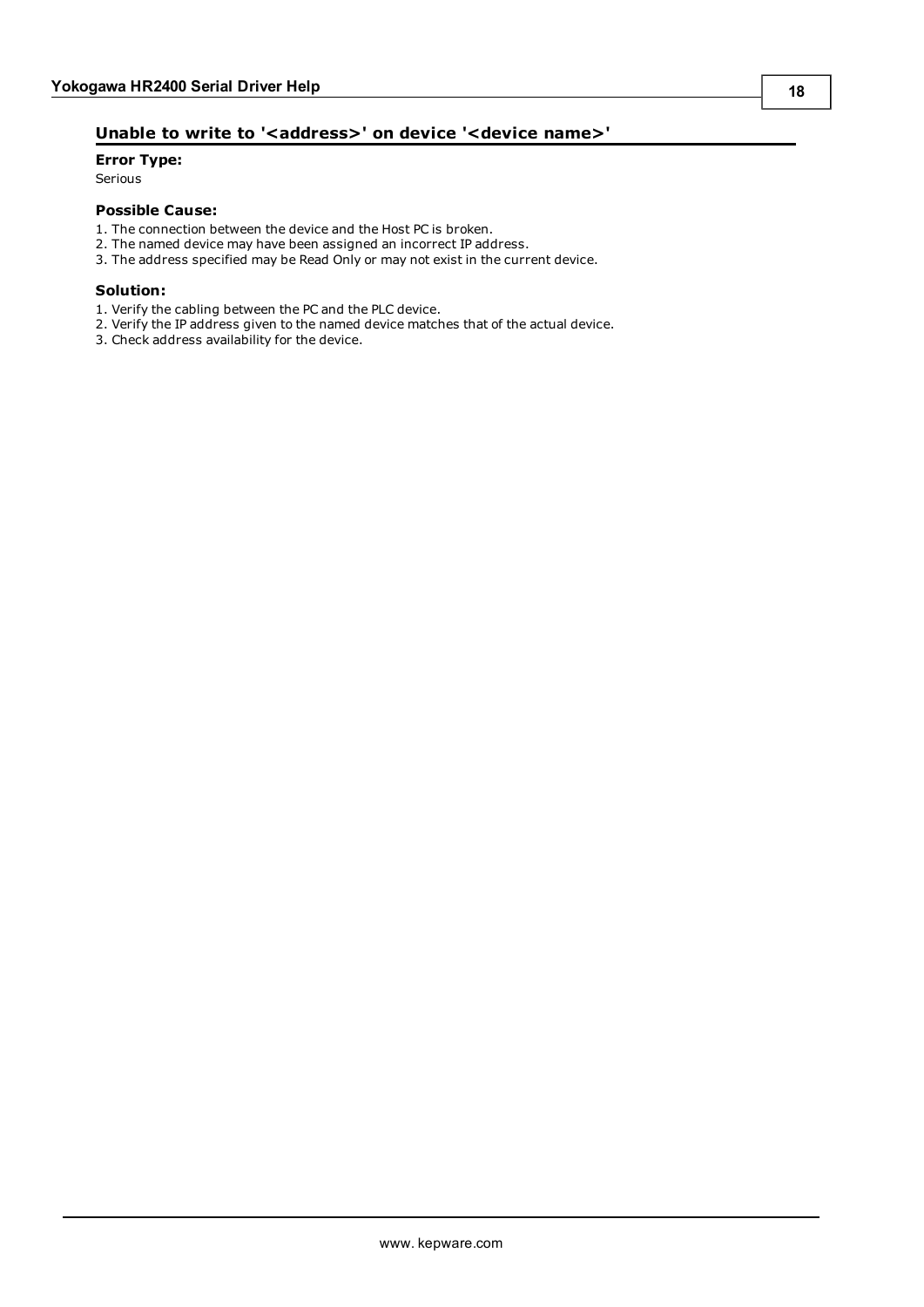# <span id="page-18-0"></span>**Index**

# **A**

# **B**

# **C**

# **D**

# **E**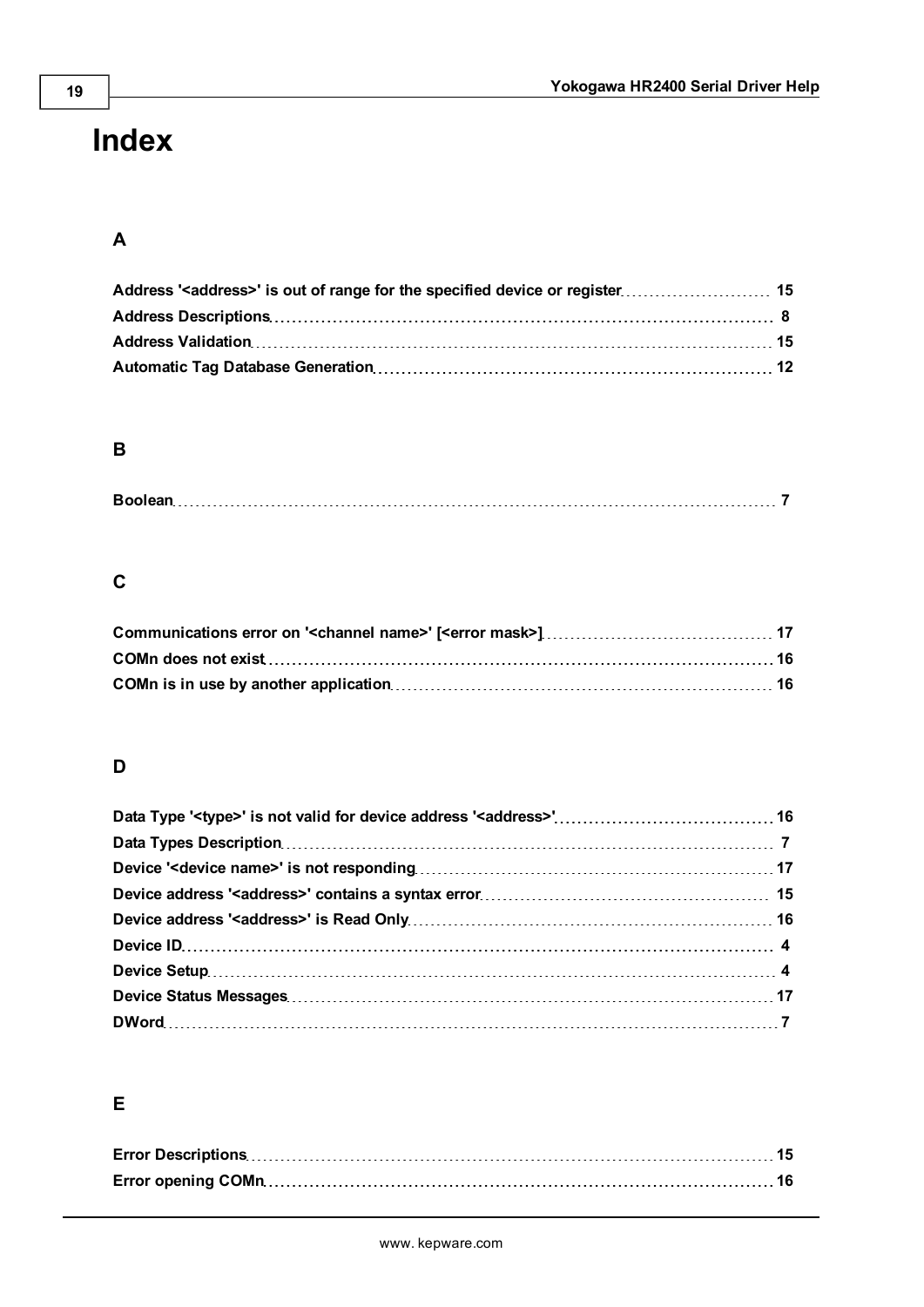| Float |  |  |
|-------|--|--|
|       |  |  |

# **H**

# **M**

# **N**

# **O**

|--|--|

# **S**

| <b>Short</b> |  |
|--------------|--|

# **U**